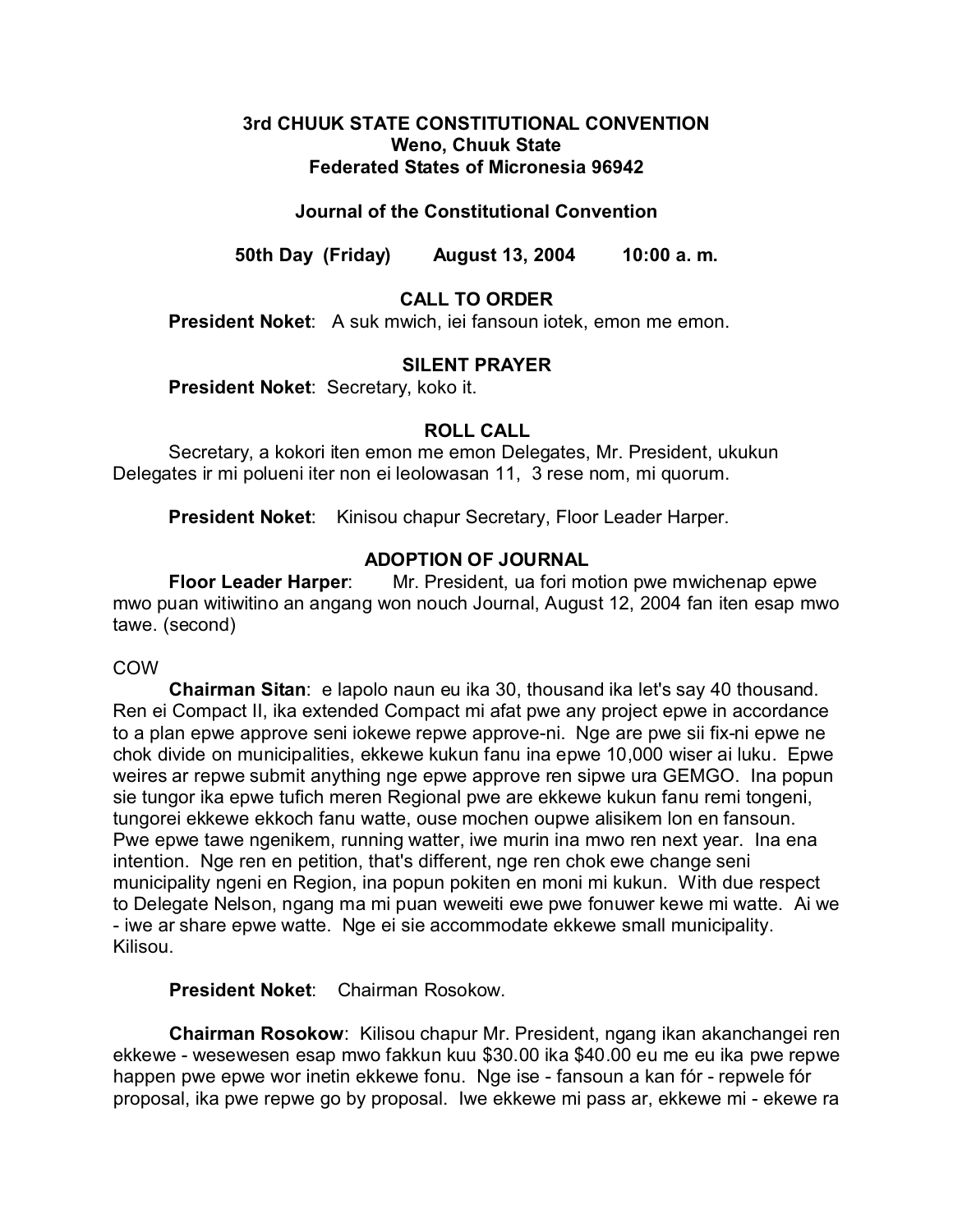kan sile forun ekkena proposal, wewen pwe iir chok repwele akangei ekkena - iwe iira osupwang ekkewe lon fitu ier resap mwo receive eu kappa.

**Chairman Nifon**: Usun met ewe sia fen fat won me akom nounoun ekkewe moni epwe punguno meren leaders lon ekkewe region. Iwe North West, ese tongeni forano nounoun wisemi ika kose nomw. Soposopono poraus. Floor Leader.

**Floor Leader Harper**: Ren chok ii sipwe pual aliwini ma ach pual ekis awewe ika epwe wor pual weweoch. Ika pwe epwe wor ei 40% epwelo ngeni ach kewe region. Iwe ika ma metena formula epwe fis lesor me ponol, iwe a wor wisen North West. Iwe ami we leadership lon North West, oupwele chufengen, iwe oupwe plan out met oupwe nounou ngeni ewe moni a lo ngeni kemi. Are ouwa tipeew fengen pwe lon ei oupwele ngeni Nomun Weito, fan iten pekin konik ika, pekin sewer. Iwe a for a design ewe plan - a tonong a incorporate lon an State we. Iwe State a pachengeni, wata National Government, ma with the justification. Iwe lon enan a pual etto ewe next FY, ouwa puan chufengen won wisemi we. Ouwa era pwe iwe lon ei sipwele ngeni Pafong fan iten Kasoro. Iwe a puan ina a puan tolong lon an State we, a pual ma - kapas awewe chok. Iwe ese wor eu fansoun eu chok fanu ika eu kinikin lon ami we region epwe era pwe sia ien, iwe a tawe apw. Ina ma ika ouwa - Nomun Weito a era pwe am oupwe ne wani efoch Toropito, iwe ma a puan tonong lon ewe plan, a ma fetalo. Esap wor omw nuokus ren pwe awewe ika pwe eu - chon Pafeong chok ra pungu fengeni iwe ita ra walong ren State pwe ien mwa nounoun noun North West we, iwe ami oupwe ma challeng-ni oupwe ura pwe apw, esap pungun ewe Ledership.

**Chairman Nifon**: Delegate Raymond:

**Delegate Raymond**: Kilisou Chairman, ngang upwe puan ekis minata - ai luku mi puan tawe ika sipwe puan read-natiw ekis ekkan wordings ina mi fen fat me fan. Upwe puan alisi ai nan colleague, ina ma eura pwe, All regional allocations shall be in accordance to an approved Plan by each region's leadership. Wewen nge ma ren an North West in met Floor Leader a aporausa, ina wisen ma region epwe ma approve epwe ma seni ach kei leadership. Iwe nge ma met epwe tipeew ngeni pwe ma, puan eu, ika ai sani. Pokiten ei courage epwe wor ach sipwe tongeni chufengen. Instead of epwe inan, ina pwata ai luku met mi mak lon nouch en meen iei, ai luku a meen och pwe ma what I said is encourage a give incentive ach sipwe tongeni chufengen. Iwe sia tongeni poporaus met epwe tongeni tawe ren. Nge ai kapas ais ika - ewer mi wor ekkei fears ren ma our way of doing it, ei ma mi wor epwe kirikiringaw, mi wor ekkei mi sola lon ar angang, ina pwata mi wor ekis - ai nan colleague mi wor fear pan ren Delegate Nelson. Ewer ina pwata ekkei poraus uwe wata ai luku sipwan expressni ifan met mi fis iei. Iwe nge ma iei lon nouch ei proposal iei, iwe meinisin met epwe katouu, nge epwe nom won ewe regional leadership ren nounoun eu me eu region. Ai luku mi pwokun fat ren porausan.

**Chairman Nifon**: Iwe a naf ach weweiti CD 3-07; Chairman Mori.

**Chairman Mori**: Ewer kinisou. Iwe upwe chok mwo ii ani fonuwom ei awewe.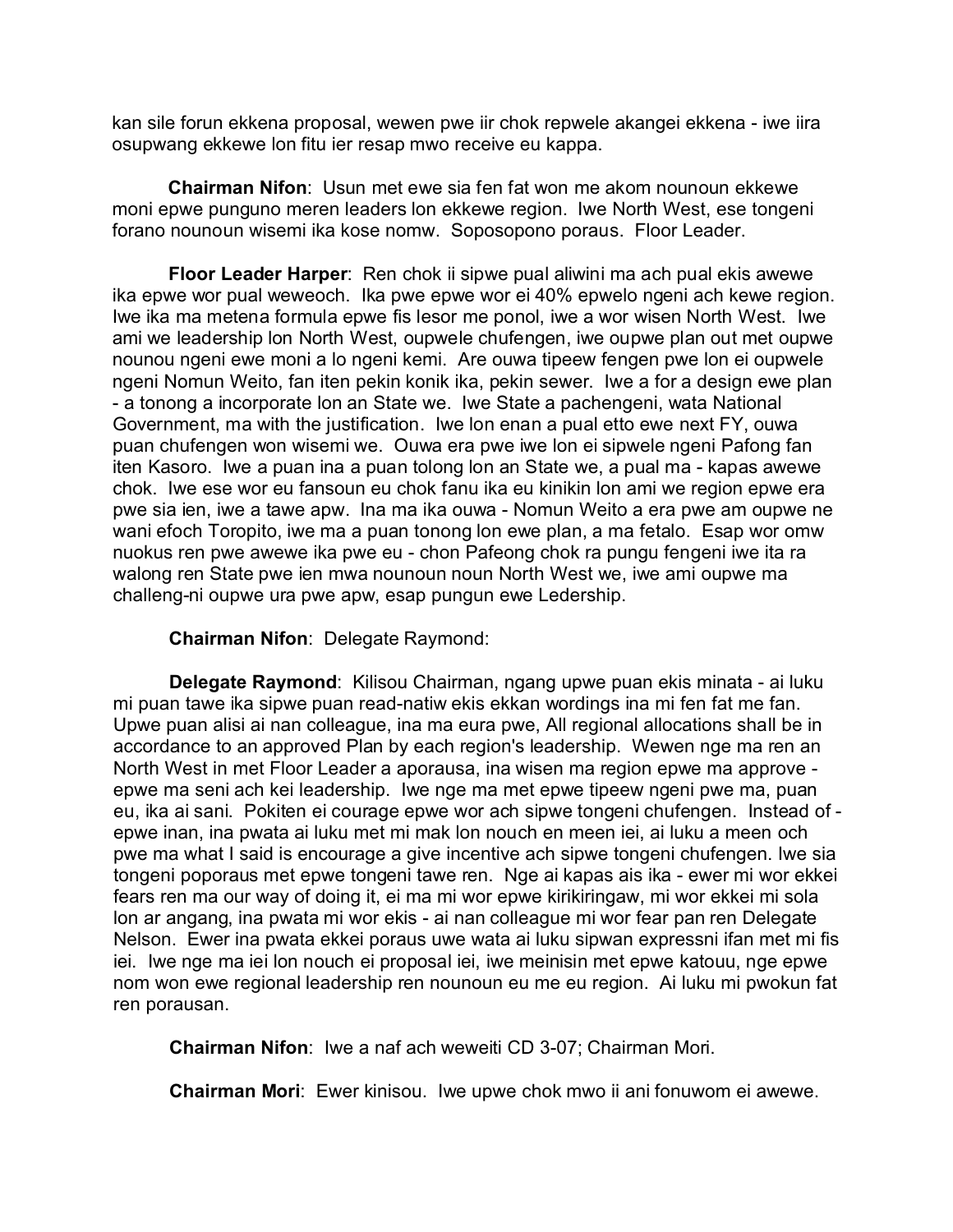Ren wisen Northern Namoneas, a nom non ewe plan pwe Weno, epwe ani lon ei year, noun - wisen ewe region we. Nge State a puan awora puan eu an puan project won Weno ei chok puan. Iwe a tongeni ani me ruu, mei iei usun wewen. Upwe mwan eis ngeni ewe introducer. Usun a tonano ewe esap chiwen ani ika pwe epwe an ewe State Project.

### **Chairman Nifon**: Chairman Sitan.

**Chairman Sitan**: Mr. Chairman, ewer ina pokiten a cross out ena line 16, iwe ina mi pung an Delegate Mori interpretation.

**Chairman Mori**: Nge ika a - ika upwe chiwen soposopono, Chairman ika ke mi chiwen mut ngeniei.

#### **Chairman Nifon**: Ewer, sopweno.

**Chairman Mori**: Kinisou, ika Piis-Paneu a puan ani ewe State Project, nge a puan wenengeni fansoun epwene puan ani ei meen. Iwe a puan nouni unusen noun Northern Namoneas we kapach an State we Project epwan totiw won Piis-Paneu, puan iina usun. Kinisou, ewe introducer iei a chimwechim, kinisou chapur. Uwa weweiti.

**Chairman Nifon**: President ika mi puan wor met kopwe, iwe a naf ach weweiti ei. Sipwe mwo asoso.

#### **Committee of the Whole a asoso, a puan popusefanita**.

**Chairman Nifon**: Kinisou pwe a naf ach weweiti CP No. 3-07;CD3. Sia soposopono won nouch na teten. Sipwe soposopono won CP No. 3-21; Iei fansoun a suk poraus.

**Floor Leader Harper**: Osupwang mwo, Chairman.

**Chairman Nifon**: Ewer, met omw na osupwang.

**Floor Leader Harper**: 3-21; won met ewe?

**Chairman Nifon**: Etten, ami meinisin mi wor noumi? Iwe iei fanosun a suk discussion won CP No. 3-21;CD3. Floor Leader Harper.

**Floor Leader Harper**: Ngang uwe mochen upwe pwarata mefiei won ei proposal. Aewin lon ai nenengeni ei mettoch, iwe ita uwe ekieki pwe usap tipeew ngeni. Alongolong won ekkei popun pwe merei uwe ura pwe ese fakkun wor popun an Chuuk unus repwe puan utut won ika mochenni Etten an epwe winiti eu Municipality. Iwe uwe ekieki pwe - awewe ika pwe a wor referendum lon ei March, 2005, nge chon pusin Etten me Tonoas ra tipeew fengen pwe Etten epwe le wiliti eu Municipality, nge unusen Chuuk refen vote otherwise. Iwe merei nge sipwe ne fen tipis ngeni chon ewe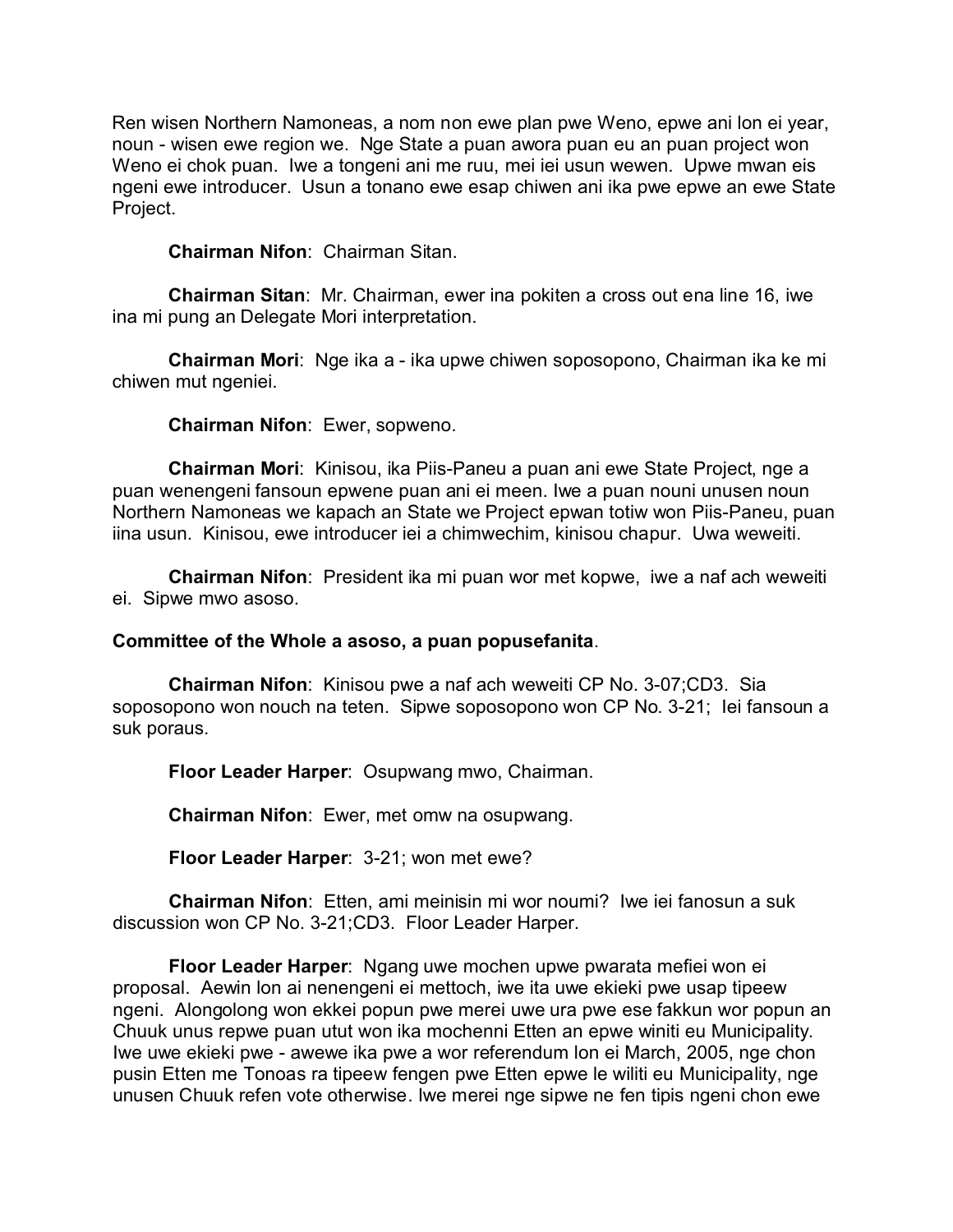neni. Iwe nge fansoun uwa silei pwe iei met pusin ma met mochenin chon Etten, alongolong won met uwa puan silei ra've been sotuni me satuni ewe eu process ren ar repwe - re ngeni Legislature are repwe anganga. Iwe nge fansoun a niwiniti ach we Municipal Council lon Tonoas, iwe ewe Municipal Council lon Tonoas a sit on ewe resolution ar repwe approve-ni an Etten epwe wiliti eu municipality. Iwe fakkun usun nge ita ai weweiti meren ekkoch out of desperation. Iwe iei ra tungor pwe repwele walong lon ei convention. Pwe ei convention epwele anganga ar repwele fiti ei eu aruen ma puan option. Ika pwe epwe kan mwan tawe ma ar ei mochen. Ina aewin popun me wewen a akasiwin ekieki ai upwele tipeew ngeni ar - an ei proposal epwele pass epwele loo ngeni chon Chuuk repwe puan fiti Etten me Tonoas le utut won an Etten epwe imulo epwe eu Municipality. Aruwan mettoch uwa pual tipeew ngeni ai upwele support-uni ei proposal, pwe ai lengeni chommongun chon ewe fonu Etten, iwe ia pual kuna nge chommong me leir puan ai friends. Iwe ewe pual emon uwa rorongorong pwe ita ekan plannini an pwe first Etten Mayor, puan ai friend. Ina puan met a esenipato ai upwele fakkun tipeew ngeni ai upwe support-uni ei mettoch. Iwe amuchulon mi puan chommong pwin puluwei kewe - puluwei we re nomw Etten, ir chon ewe ainang Souefong. Iwe ngang mi puan pepe ren fin Souefong, ina pwata uwa puan sani ei proposal. Kilisou chapur.

### **Chairman Nifon**: President.

**President Noket**: Kinisou chapur ika sipwene chok uti ekkei proposal fan asengesin tetenin punuach, ika pecheriach, ika mi fen puan ii och an ma epwe nom lon record. Ina ma puan ach wewe non ei convention. Nge ewe kapas e tonong pwe chon ewe Council rese chok sit won ei proposal. Council-un Tonoas, amo usinei ika epwe fen met popun, ika mi fen wor ekkoch weweochun ika, sise sinei. Ina popun pusin chon Tonoas, ewe Leadership Tonoas rese tipeew ngeni. Ika ir ra amochu, epwe wor met re sinei nge sise sinei, ina ena ngang uwe - ika ekkewe chon hearing - awora ekkewe hearing ika ir mi sinei ika met popun re nom tori ikenai, rese winiti eu mnicipality. U mochen sipwe wewe och mwe mwen ach sipwe tongeni uwauu ach vote. Kinisou.

# **Chairman Nifon**: Chairman Stephen.

**Chairman Stephen**: Kinisou chapur Mr. Chairman. Ngang upwe puan chok achocho ne ponueni an President we kapas eis. Mi pung enan kapas eis e wata. Non ai uwa nóó arongorong won Tonoas me Etten, iwe eu chok ii popun ar rese mochen Etten epwe imuno. Mi fen puan aro atakirikir, me usun ita eu tutunap. Non ach sipwe nenengeni pun, ara non uruwon Etten, iwe wewen mesen Etten, Tonoas. Wewen ina mesan Tonoas, wewen seni nom toto non ach sia uta non muun Chuuk, non pusin Tonoas, iwe Etten, ekan fis pwe - ina wewen nour kewe leaders napengeni non Etten ook non Tonoas, iwe seni Etten. Non mettoch meinisin, social and political. Iwe ina ena ra meen aweiresi ita an - ar repwe eu municipality. Ena eu wewe, ekkei popun ekkei minafon aramas, rese chiwen ma nuku pwe epwe ina nongonongun an Etten esap eu, esap develop, esap imuno pusin won an local affairs. Nge ir ra nuku pwe Etten mi separated by water from Tonoas. Sakopaten osukosuk aramasen Etten ir mi encounter ar repwe tonong mwo chok won Tonoas, pwe repwe go through ar nan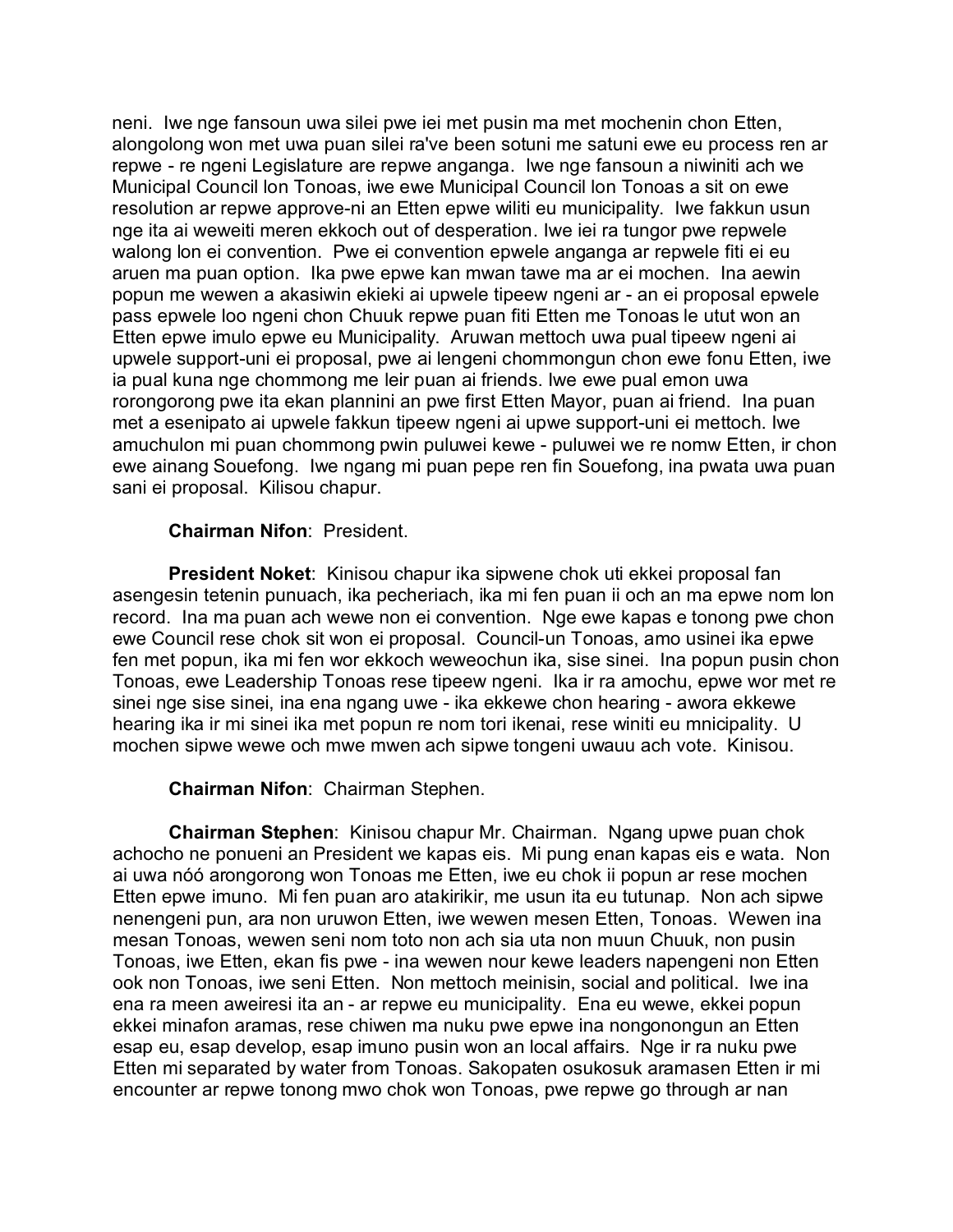quarters. Spend gasoline, fen manum, akaewin puan ren pekin sukun, repwe etinong sukun. Nour semirit mi weires ar repwe etinong sukun, niwiniuu, pwe wewen chok nge re commute. Ina wesewesen ekkena osukosuk, me nukun ii political, other political reasons. Nge ina wewen ngang uwa fakkun pwapwa ren Floor an nan a sukauu mwich won enan ngingi, pwe sipwe ne ngenir repwe ne ma pusin sacrifice-ni met ekiekin aramasen Chuuk lon ei eu channel ika avenue. A ma pass, a pass, ese pass ra puan go back to the usual process, kinisou Mr. Chairman ren kan puan ena ekis aninis.

**Chairman Nifon**: Soposopono ika mi chiwen wor. Chairman Mori.

**Chairman Mori**: Kinisou chapur Mr. Chairman, ngang u mochen chok pwarata mefiei ren ai support-uni ei proposal seni nepoputan tori iei. Aramasen Etten they have a struggle usun met mi fen pwata meren Floor Leader. Ren ar ra angang ngeni fansoun lakatam ar ra mochen epwe nee wor ren ewe pochokunen ar repwe pusin amokutu nonomur won fonuwer we. Sia puan kuna pun a fen fitu ika non ei mokutukutun angangen nouch ei Chunap non ei fansoun, ina kich mi minanong ewe eu a fen wes a fen wesino, nge puan non eu process. Ren ewe Legislative process an epwe imulo won an muu ren Piis-Paneu. Iwe the people of Etten already spoken through ewe petition ra fen sign-ei. It is their choice, iwe upwe tungor ngeikich pwe kich sisap amochusenir. Ar nan mochen ar repwe gain sovereignty won fonuwer, ar repwe pusin pungu nonomur. Iwe mei - mefiei mi och ei body epwe etiwa, nenengeni, tongei, ar ei tungor ren ach sipwe wanong ngeni eu step closer ngeni - ika eu step push ngeni ar nan struggle repwe achieve-ni ar ei goal. I support ei proposal in full, hundred percent for passage. Epwap pusin nemenien chon Chuuk unus are resap mut ngenir chon Etten ar repwe tour ngeni ar ei goal. Kinisou chapur, Mr. Chairman.

**Chairman Nifon**: sipwe mwo asoso.

# **Committee of the Whole a asoso, a puan popusefanita**.

**Chairman Nifon**: Vice Chairman Wiliander.

**Vice Chairman Wiliander**: Ngang uwe fiti emon mwan re Etten, uwa angei uruwon met popun ese fis an Etten ei mochen, usun chok met ei mwan a apasa, iei upwene uranong. Iten ei mwan itan Sichiuo, ewe chon Marasong. E tungor sipwe anisi ar ei mettoch pwe repwe free ar repwe pusin amokutu ar ei government. Iei chok popun me wewen, kinisou.

# **Chairman Nifon**: Chairman Sitan.

**Chairman Sitan**: Ewer, Mr. Chairman, ngang uwe ura me mwan pwe ngang use tipeew ngeni ei alapalap, pwe epwe set precedence iwe epwe poputa Chommong municipality - nge pokiten nei we Floor Leader, puan Chairman Mori ra tipeew ngeni ani upwele puan tipeew ngeni.

# **Chairman Nifon**: Chairman Mori.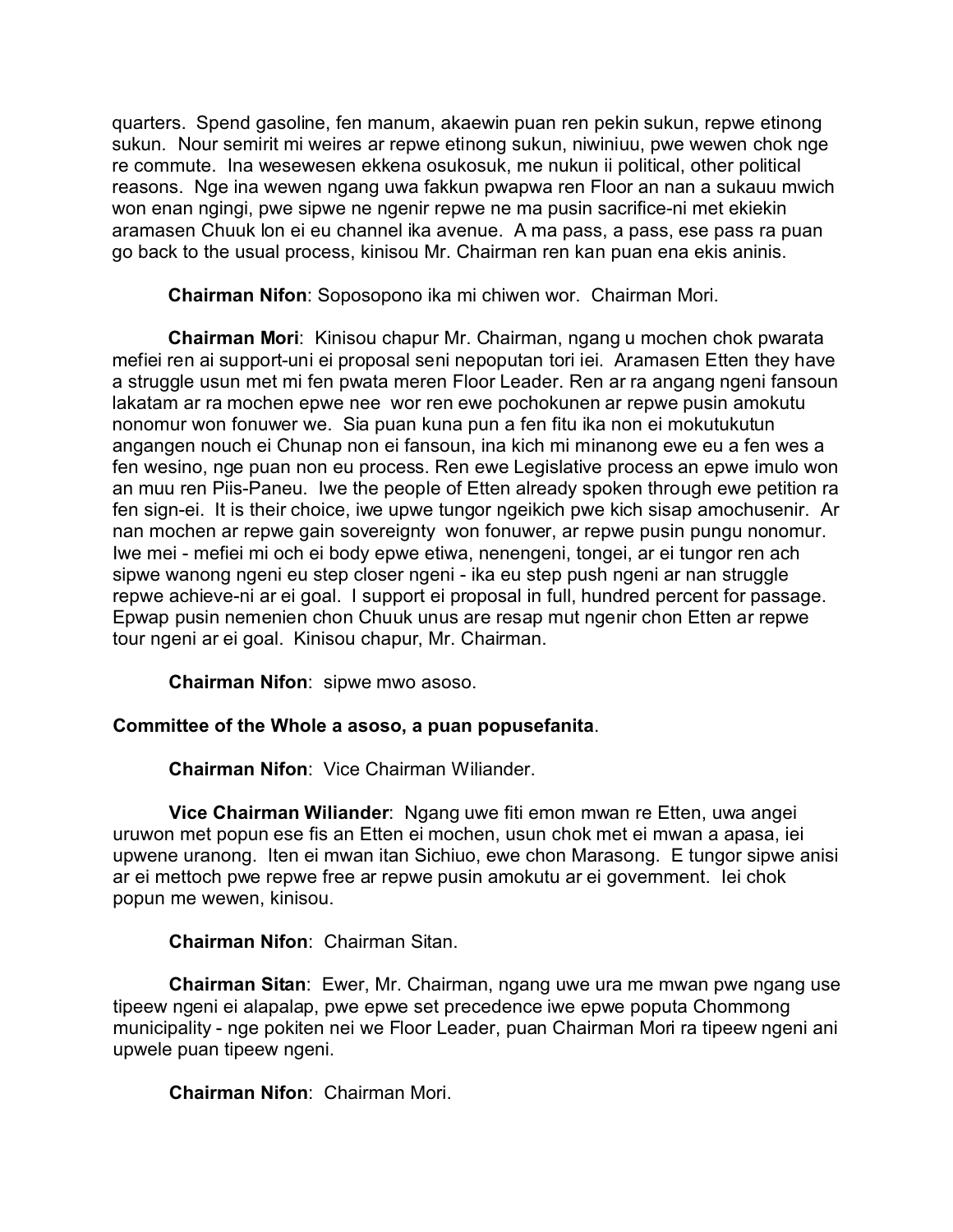**Chairman Mori**: Kinisou, ngang upwe puan chok ii - upwe oponuwa met nei we Chairman a watta ren popun an ese tipeew ngeni ren ewe precedent an epwe set, mi fen afatafat non nouch ei Chunap, mutate ewe napanap. Mi wesewesen mutata, esap eu anapanapen ach sipwe - e nom nefinan, iwe a decided. Iwe a set pwe epwe ina eu policy ika epwe eu napanap. Iwe nge ei mi wesewesen afotofot non nuch ei Chunap pwe epwe ina susun mokutun eu municipality an epwe tongeni kefisita. Ika epwe fisita. Iwe ren osukosuken an epwe set precedence ren foforutan eu municipality, a ii wor non ei fansoun, pwe Piis-Paneu, Fono, a wor. Nge ika sipwe osukosuken fonu ren nusun, ina epwene chok Totiw, Mokurachik, puan meni ekkei chiwen fonu mi wor aramas won. Foueuu, ese wor aramas pwe Pwapwa chok me machang. Ousap orukorukaei pwe uwe anchangei ika epwe chiwen wor fonu, esap eu watten osukosuk epwe fisita. Ma neman pungun pwe ekkoch villages lon - won fonu repwe puan tongeni sano aar repwe winiti municipalities nge ei - ekkei conditions mi wor ren Etten, mi puan wor ren ekkewe meinisin ra fen winiti municipality. Kinisou.

**Chairman Nifon**: chairman Rosokow.

**Chairman Rosokow**: Ewer, ai luku ren an Etten epwe eu municipality epwe eu big gain ngeni Tonoas puan. Ewer relation esap destroy, mi chok soposopono, ir mi chok go on, more money ika more benefit to Etten. Ina popun esap cost much damage.

**Chairman Nifon**: Iwe fan iten ach puan tongeni me tipeew ngeni pwe aramasen Etten ra fakkun riaffou non chommong ier, esa-ne ma tipeew ekiekich won ei meen pwe sipwene etiwanong. Iwe kinisou pwe a tawe ena. Soposopono won Committee Proposal No. 3-22; fansoun a suk memef. Chairman Mori.

**Chairman Mori**: Kinisou Chapur Mr. Chairman. Ei proposal iei ouwenaman epwe ekesiwini ewe maramen utut ika ewe general election. Ei use kon nien weweiti met popun July, a finita pwe ina ewe maram epwe siwin ngeni March. Ika emon epwe tongeni anisi.

**Floor Leader Harper**: Mr. Chairman.

**Chairman Nifon**: Floor Leader Harper.

**Floor Leader Harper**: Kilisou Mr. Chairmain ese nom ai luku ewe introducer won ei proposal. Nge ai weweiti chok met an mochen epwe kesiwin ewe maramen utut seni March ngeni July, fan iten e mochen epwe awena ngeni Summer. Pwe e akieki nge lon Summer epwe ekis puan ma lua won mataw. Akaewin ren puan chon ewe fonu Nama. Pun ar we serata mi akkun alukungaw. Sichok ekis katongaw iwe wenewenen mola fan piruu. Iwe ina pwata ngang won winikapei uwa support-uni pual ei ekesiwil fan iten uwa pusin kuna weiresin ewe fonu Nama ren ar we serata. Kilisou chapur.

**Chairman Nifon**: Chairman Mori.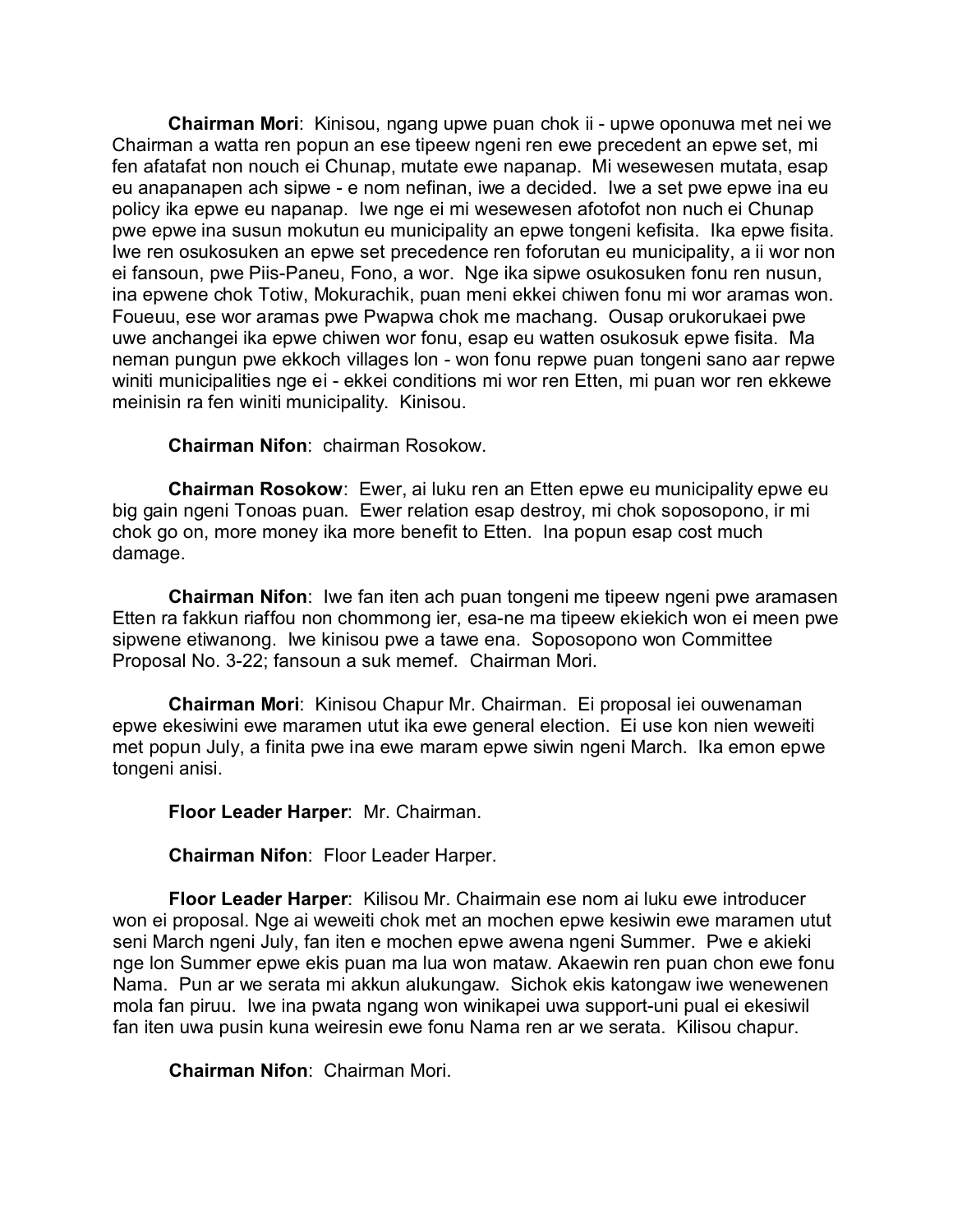**Chairman Mori**: Kinisou puan Mr. Charirman. Ika ewe chon aninis ngeni we introducer epwe mwar mwan ekis puan anisiei, ai chechemeni mi wor kapasen timing ngeni ewe FY, ei July month has any bearing ngeni beginning of FY. Chairman.

**Chairman Nifon**: Floor Leader Harper.

**Floor Leader Harper**: Upwe pual ii omusomus pwe usap kon lien weweochuti met an ewe introducer intent won ei proposal. Nge ewe kapasen FY, usun ai chechemeni pwe ekoch re mochen epwe fis ewe utut lon summer, fanousn luwa. Nge ren an ekkewe nouwis repwele take office, ar repwele angei ar pwon epwe October 1, meinisin nouwis repwe install October 1, nepoputan ewe FY. Pwe mettoch meinisin epwe poputani puan ma lon minafon FY.

**Chairman Mori**: Kinisou Mr. Chairman epwe ne mwo iei.

**Chairman Nifon**: Vice Chairman Wiliander.

**Vice Chairman Wiliander**: Mi weires ngeniei ei proposal, akaewin ren ei epwe siwin seni March ngeni July. Wewen nge ika pwe iei, sise chiwen eti ewe National Election Day. Usun ei practice kich mi nom won iei. Ei weiresin ngeni chon Tol, ren pekin - lon fansoun ewe ranin Utut, resap chiwen oruni ei Utut fan March, puan Utut July, pun nour en language rekan nounou lon March, rekan chok ura, seni fan tori asan. Ika seni asan tori fan. Iei chok ekis ai weires ngeni ei proposal pun epwe puan siwini mokutukutun utut ngeni State me National Congress non ach we kinikin non Tol. Iwe nge ren ei metoch ren pekin natural, an epwe kinamwe fansoun utut, puan ina eu, usun met Floor a puan wata. Epwe appropriate ngeni ar fansoun, kinisou chpaur.

**Chairman Nifon**: soposopono. Vice President Aten.

**Vice President Aten**: Kinisou chapur Chairman. Ngang mi nomw Hawaii non we eu utut, ewe General Election e fis. Iwe mi wor ewe osukosuk nefilen National me State. National e fori epwe fis non - usun non ewe March 3, iwe fan iten mi wor ewe dateline, iwe ra siwini ngeni March 2, me Hawaii. Chuuk State ra osukosuk, chon Chuuk State Election Commission ra osukosuk me Hawaii pun nour annuk mi afatatiw pun epwe March 3, ika metewe. Iwe rese tongeni fiti an National we, pun a fen fat lon ewe date. National mi tongeni siwili ar we, ar repwe accommodate-ni ewe ututun ikeia. Nge fan iten ewe dateline Chuuk State ese tongeni pun mi fat non ei meen. Iwe ngang use silei ika epwe puan iei sakun next year ika. Ese chiwen fiti, nge uwe ekieki chon Hawaii me chon Oregon, me chon meen.

**Chairman Nifon**: Chairman Stephen.

**Chairman Stephen**: Ewer kinisou Chairman, uwe ekis osukosuk ren an Vice nan - ita ai nengeni pwe echok wor osukosuken ewe pun eu ran, echok fis fengen, State and National. Pokiten en international dateline. Iwe National echok mochen the same day. South atmosphere North atmosphere epwe chok fis ewe utut, absentee me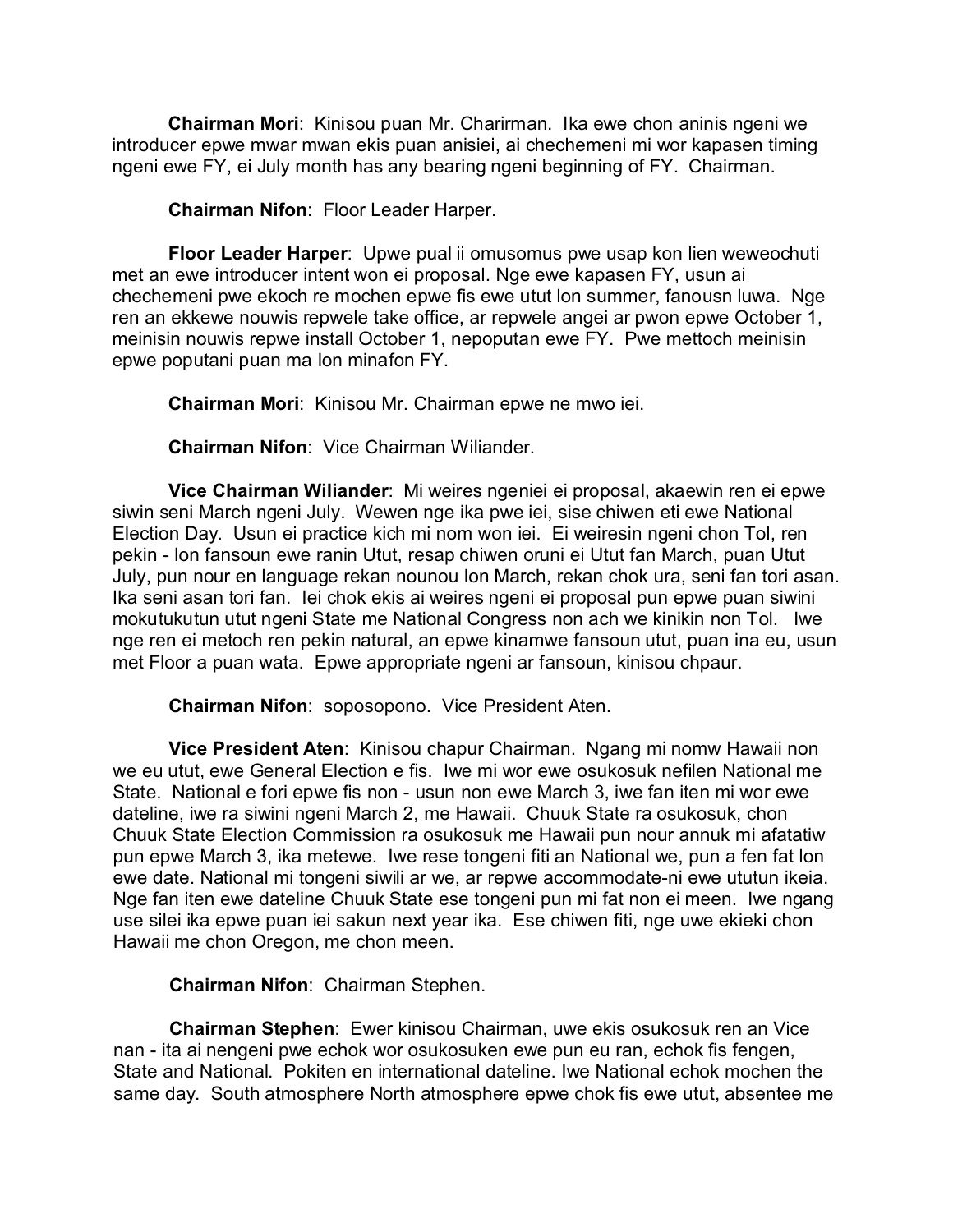State. Nge State ma the following, wewen merech en following day, pun re fiti ewe date. Nge en, iwe fite maram nefinan, July an State, March an National. Wewen a fen akomw March - National, iwe kich April, May, June, July, 5 months nefinan, iwe ese chiwen matter. The matter of dateline - international date line. Nge metena ufen concern ren, omusano Chairman, fen ii ena 4 years, seni 2 years. Ika seni chok ai tiparoch, iwe uwa awewei pwe the Legislature a four years. Iwe every General Election ien e ura pwe epwe held every two years. Pun re anongonong won ewe House of Representatives. Ina ena anen two years in sequence. Two years General Election, two years General Election, a kuu ewe Governor me ewe use of Senate. Iwe en a tonong 4, iwe ma sa assume-ni pwe ma a chok euu house, iwe a 4 year term. Kinisou omusano tipis.

**Charman Nifon**: Vice Chairman Wiliander.

**Vice Chairman Wiliander**: Kinisou Chairman, ai nuku ma eni ei 4 years sa assume-ni nge sipwe ne ma 4 year. Fen ei osukosuk men och sipwe fen nenengeni ren ei proposal epwe ifan usun ach sipwe ataweei ei osukosuken election. Awewe, March 3, esap ina atun ewe sikan, ewe General Election. The first Tuesday of March. Iwe ika ouwe era first Tuesday, let just say March 4, e weneiti ewe ranin utut me Chuuk, iwe kich sia utut, nge chon Hawaii rese utut. Pwe ese mwo ruanu merer, ir meen chok 3. Kich sie wesino, nge ir ra utut. Iwe ra telephone nge oune chok pinei Willy me Mino, me Peter Aten, pun ir iei ra napono. Ngang uwe era fen ina och mettoch sipwe nakun nenengeni met epwe tongeni save-ni ren ach ei election process.

# **Chairman Nifon**: Vice President Aten.

**Vice President Aten**: Kinisou Mr. Chairman, puan ekis chok, esap chok fan iten ekkewe Election Commission re osukosuk ekkewe chon angangen Election Commission, nge puan chon utut repwan osukosuk non ena ranin. Ra fen utut, sipwe ura ra fen utut ikenai, nge ra miss-ini ar angang me metoch meinisin, iwe nge rese tongeni utut nesor. Iwe napengeni ese watte ewe vote e turn out ren ewe next day, pun ra fen tungor ar ranin asoso lon ena ranin ututun National, nge ese chiwen chommong chon utut me State pun ra fen use their time ika use ar sick leave ika met.

**Chairman Nifon**: Chairman Stephen.

**Chairman Stephen**: Upwe tirow sefan, ai nuku pwii kewe re - eu issue en re fofos won. En chon sangerfese the time of election ren ewe eu ran. Ren en international dateline nge en proposal ese kapasen ewe osukosuken non ewe eu ran. E kapasen en distance non fitu maram an epwe accommodate-ni ekkan natural weathers me metekan osukosuken chon fenapi akaewin. Puan ii lagoon pun ma atun typhoon iei ma kich mi sinei.

**Chairman Nifon**: Chairman Mori.

**Chairman Mori**: Kinisou ren ai upwe chok puan anisi an atekewe kewe poraus.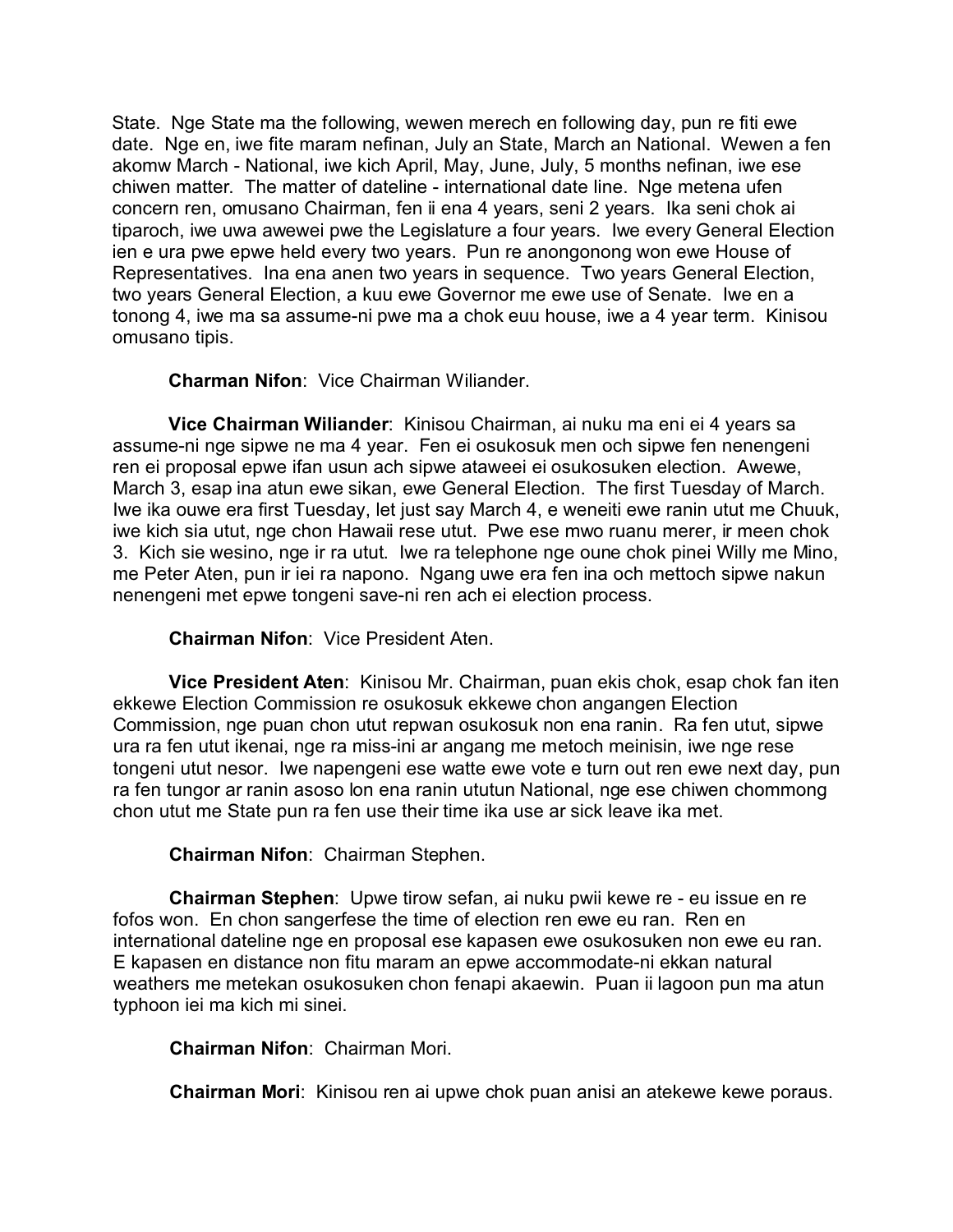Usun e osukosuka Chairman Stephen. Metekewe poraus ra apasa in support of ai nuku ren an epwe fis utut fan July, esap fan March. Inan enan re kapasen ai luku pwe Peter ika Vice President e fosun, ren an epwe towawono nefiner, pwe ese tongeni emon esap asoso ikenai, puan utut nesor. Nge ii ai nuku he spoke in support of the July date.

**Chairman Nifon**: Mi puan chiwen wor. Chairman Sitan.

**Chairman Sitan**: Mr. Chairman mi wor ai kapas eis ren ngeni Floor, ren en budget session, ese puan - inet ma e fis en budget session an Legislature, pwe en epwan in - ke puan kapasen epwe kasiwin ewe time ren take office, pwe ai luku pwe eselet ika mi wor popun an epwe iwe ewe date. Ke ura pwe ewe next coming administration epwe part of the budget process or me mwan an eu administration epwe fori budget ngeni - use weweiti an Chuuk budget session. Nge ese fer puan accommodate an epwe fit metena change nge epwe maintain-ni ewe same schedule of people coming to take office are puan fori budget. Kose mochen afata inet Legislature ekan fori budgetin Chuuk State.

**Floor Leader Harper**: Kilisou, Legislature ese puan ii wor an budget session ika, echok ma wor an regular session fan April, iwe ma iei ekan track on, track on, arapakan tori September. Epwap puan pa-pass ena budget. Iwe nge met ei och metoch u mochen pwe epwe ita install nouwis, akaewin, member of the Legislature fan October, pwe met mi fis ikenai, awewe a fis utut fan March, iwe fan April ra take office, iwe ekkewe minafon members of the Legislature re win re tolong nge ese chiwen wor nour allowance. Ekkewe minenom ra wipeout fansoun ar chok nomw. Iwe ita ra ekieki pwe e och ika repwe serve ar we term, tori amuchulon ewe physical Year, iwe a wor ewe - minafon budget for FY - new FY, iwe ekkewe puan minafon nouwis ra tonong, ra poputani ewe monien new FY. Ina eu puan auchean ekiekin ewe October 1, repwe install.

**Chairman Nifion**: Chairman Mori.

**Chairman Mori**: Kose mochen sipwe ekis asoso.

### **Committee of the Whole a asoso, a puan poputa**.

**Chairman Nifon**: Mwich a poputa, ika soposopono. Kich mi chiwen chok nomw won CP No. 3-22; Floor Leader.

**Floor Leader Harper**: Kilisou Mr. Chairman. Ngang upwe pwarata eu popun me wewen ai pual sani an epwe kamar ei March ngeni July, alongolong won ngang mi kuna pual ekkoch osukosuk. Aewin, ren chon vote lon ewe ran, ekoch reno akomweiti an National Government we lenien utut, iwe fansoun chok ese nom iter won we list noun National Gvoernment. Iwe rese chiwen pual lo fiti an State we, pwe ra assume-ni nge ese pual nom iter. Like wise repwal nóó ren State, ese chok nomw iter, iwe ra pual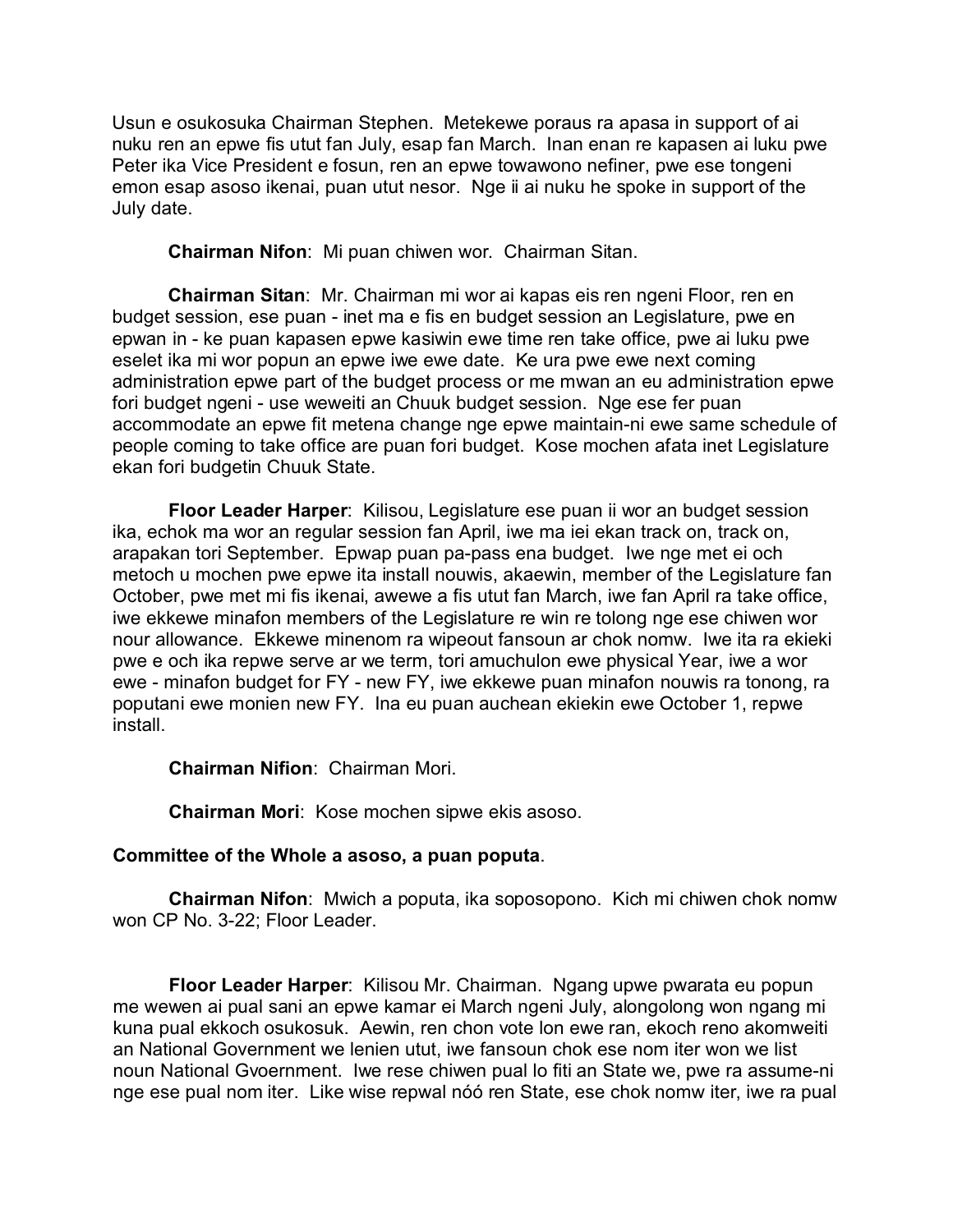rikilo, rese chiwen nóó utut ren National Government. Iwe efen esenipato osukosuk. Iwe nge me lukun ena uwe nengeni nge - ai luku pwe iokewe re fori ewe Constitution lon ewe fansoun, uwe luku nge ew sakun maneuver ewe re pual fori. Alongolong won influence seni member of the Congress. Pwe chon Congress rechok mochen epwe chok fis fan eu utut pwe iokewe potential candidate seni State ika me leni me leni esap wor ar chance ar repwe pual run ngeni Congress. Iwe uwe nengeni nge e rieno netipen aramas, puan rieno nonomun ekkewe ir mi kan pual cabable ar repwe run ngeni ekkewe sakopaten wis. Ina pwata merei a men och epwe imula datein an State an National Government. Pwe iokewe ma ra run lon ew election nge rese win, iwe nge pokiten mi watte aar kewe cabability, iwe met ngawan sipwe pual mut ngenir repwe run lon ewe eu election. Pwe ika pwe repwe win iwe ra fer ma serve lon ewe Legislature ika Congress, ra pual anisi aramas. Kilisou.

### **Chairman Nifon**: President Noket.

**President Noket**: Kinisou chapur Chairman. Ngang upwe pwarata netipei pwe ngang mi tipeew ngeni ei amwet seni ewe March ngeni July. Nge eu chok ai question-uni ei 4 years pwe ita merei pwe ei 4 year e katonong fan asengesin ewe anticipation an epwe chok eu imw ewe Legislature. Nge ika echok iei usun an epwe chok 2 imw sefan, ngang use tipeew ngeni en 4 year. Uchok tipeew ngeni metei e fis ikenai, ren 4 year Senate, 2 year House. Nge ika pwe e pass ewe eu imw, ngang mi tipeew ngeni en 4. Kinisou.

**Chairman Nifon**: A naf? Iwe kinisou, a puan naf ach weweiti masowen proposal No. 3-22; Soposopono won CP No. 3-23; iei fansoun a suk poraus. Floor Leader.

**Floor Leader Harper**: Kose mochen sipwe mwo asoso.

# **Mwich a asoso, a puan poputasefan**.

**Chairman Nifon**: Sia poputasefan, iei sia nom won CP No. 3-23; Floor Leader Harper.

**Floor Leader Harper**: Mr. Chairman, ai luku ii ei mettoch ese puan ii wor ach osukosuk ren. Sia chok ma witi ach sipwe nii non Second Reading are amanawa.

**Chairman Nifon**: Chairman Rosokow.

**Chairman Rosokow**: Ika pwe iei ei form sia nounou, iwe mi mwan itechikin fonuwei na. Epwe pacheta R.

**Chairman Nifon**: Ai nuku ena ii mwanin type. Ika enan type writer ese chiwen wor mesen R won. Miwch epwe mwo asoso.

# **Mwich a asoso, a puan poputa**.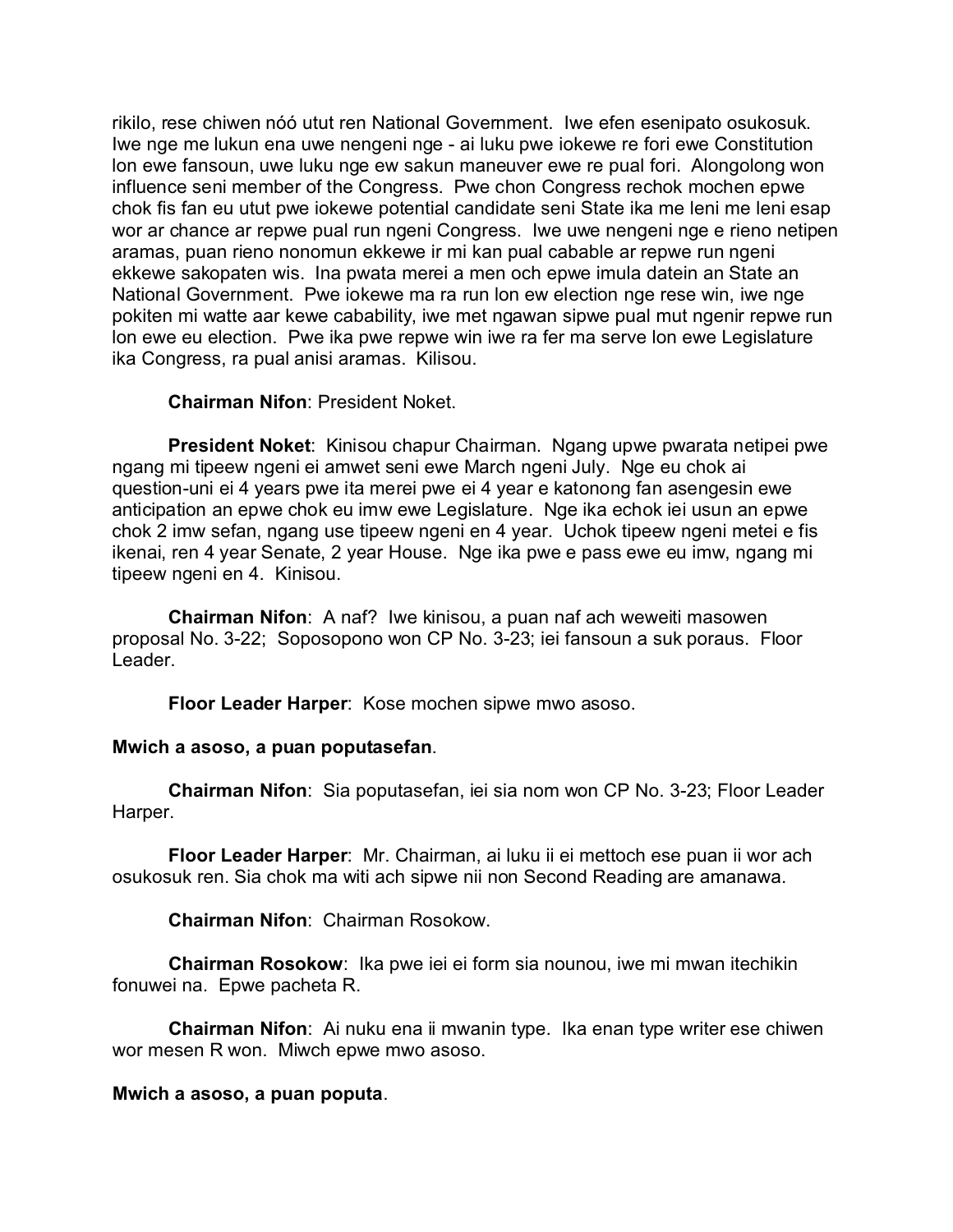**Chairman Nifon**: Poputa sefan, ika mi chiwen wor - ese chiwen wor osukosuken ei, pwe ma esap ina epwe iei efituen eniwinin ekkei iten fonu, ika met, mi wor an emon wewe ngaw ren en. Apw, kinisou chapur.

**Chairman Mori**: Ngang uchok mochen epwe fat - wewen nge Delegate Harper echok sign for Delegate Sirom.

**Floor Leader Harper**: Ewer, ina puan eu, echok ii mwan. Ita iwe imi point out lon ewe first reading.

**Chairman Nifon**: Ewer, mi point out non ewe First reading pwe co-introducer. Sia mwetetiw won No. 24, 25. Fansoun a suk memef. CP No. 3-25; Ewer.

**Floor Leader Harper**: Ai luku pwan ei eu proposal amen puan ii simple pwe ma ena chok kapas felony epwan tolong. Sia chok ma molongeni ika sipwe atiwa ika sisap atiwa.

**Chairman Nifon**: Sia puan tipeew pwe epwe ne ina. Iwe kinisou pwe a puan wor ach wewe fengen won ena. Soposopono, sia etiw won numpa 26. CP No. 3-26, fan iten kaworen ewe Police Commission. Iei fansoun a suk memef. Chairman Rosokow.

**Chairman Rosokow**: Ai luku mi tongeni for lon alluk ei mettoch, pwe ien mi fer puan era pwe the responsibility shall be prescribed by statute. Ika pwe ikan ekkan responsibility - ese puan wor - ese puan need an epwe tonong lon Chunap. Nge epwe chok nom lon statute.

**Chairman Nifon**: Floor Leader Harper.

**Floor Leader Harper**: Kilisou Mr. Chairman, ika pwe mii enlet ren Honorable Rosokow pwe ese puan wor osukosukan an epwe chok for me lon alluk, iwe ai luku sia puan chok ii molota ngeni Second Reading ika sipwe ma puan aturauu ika amanawa.

**Chairman Nifon**: President Mi wor óm comment.

**President Noket**: Ewer, Mr. Chairman, ita soposopun chok enan ren use sinei ika ifan intentionun ei proposal. Echok ara pwe epwe created commission. Nge ese apasa met sie wesen mochen an ei Commission epwe fori. Pwe epwe directed-ni ngeni ewe Legislature met repwe fori ngeni annuk. Nge echok era pwe epwe create eu Police Commission epwe prescribe by statute. Met ach direction ngeni, intention-un an wanong ewe Police Commission. Met repwe auwanam ar angang won, ese kon nien fat merech, ina popun ngang upwan tipeew ngeni an epwe for me non annuk pwe repwe pusin afata ika met, osukosuk, met repwe - met commission repwe angang won, ika met sakun napanap epwe fori. Echok era pwe epwe create eu Police Commission. Nge ese afat ika met ar duties me responsibilities.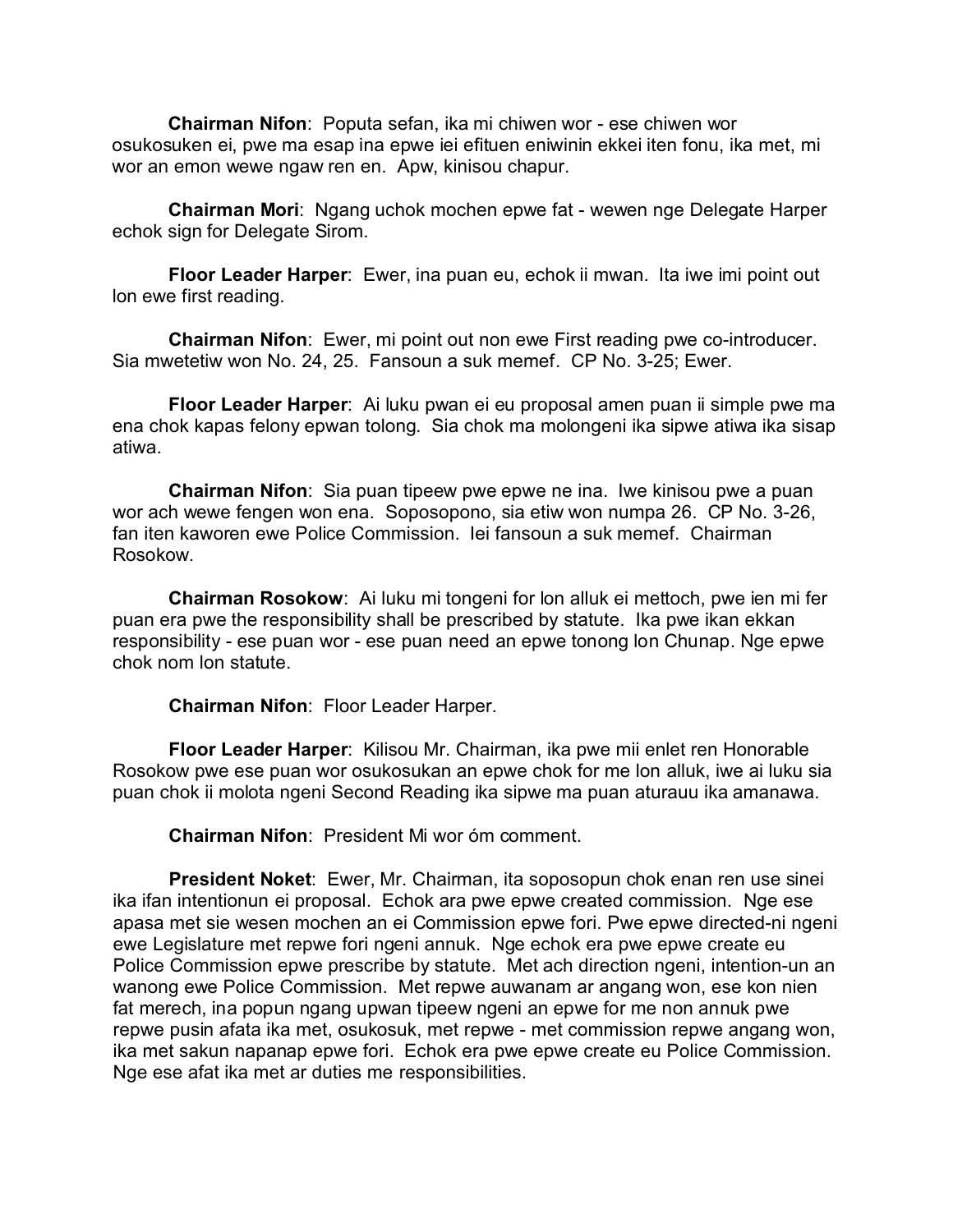**Chairman Nifon**: Iwe a ina e, sia chok puan uti ngeni. Iwe sia etiw won Delegate - CP No. 3-27; fan iten ewe Legislature. Mi wor ena 27; CD1. Mi wor ekkewe amendment e tonong, iwe iei a niwiniuu a CP No. 3-27; CD1. Iei fansoun a suk memef. Floor Leader Harper.

**Floor Leader Harper**: Kose mochen sipwe mwo asoso.

#### **Mwich a asoso, a puan popusefanitan**.

**Chairman Nifon**: Miwch a puan soposopono, Floor Leader Harper.

**Floor Leader Harper**: Mi wor ai akasiwin ngeni ena proposal. Ena aukukun membership 33 epwe kasiwin ngeni 28, iwe ena napanapen utut epwe chok seni ma sub-region. Iwe ian epwe wor ian kapasen met mi related ngeni ika fan iten ekkewe pual 5 re kapach ngeni ekkenan 28 an epwe forata 33, meinisin me lon ena proposal epwe katuruu. Second.

**Chairman Nifon**: A mokut puan second pwe ewe nampan membership 33 epwe ekesiwin ngeni 28, sub-region, fengen me met masowen non ena anapanap mi relate ngeni ekkewe 5 epwe koturuu. Sipwe ne utut…..

**Chairman Mori**: Point of Information.

**Charirman Nifon**: Chairman Mori.

**Chairman Mori**: Kich mi utut ach sipwe suspendni ewe rule, an esap wor written amendment.

**Chairman Nifon**: Sipwe mwo asoso.

#### **Mwich a asoso, a puan popusefanita**.

**Chairman Nifon**: Mwicha a soposopono. Floor Leader Harper.

**Floor Leader Harper**: Ewer, kilisou chapur Chairman, ren ach sipwe fiti pungun nouch rule uwa fori motion pwe ewe rule e require-ni written amendment epwe mwo puan suspended. Second.

**Chairman Nifon**: A mokut a puan second pwe ewe rules e require-ni written amendment epwe mwo puan suspend. Chon tipeew ngeni apasa U, chon rese tipeew ngeni apasa Apw. Ewe motion a ponuweta. Ewe rule a mwo suspended. Mi wor ewe motion won floor sipwe disposed off, ewe amendment ngeni ena anapanap fan iten ewe 33 member epwe ekesiwin ngeni 28, ngeni sub-region, me met mi relate ngeni ekkewe 5 mi wor non ena proposal epwe katouu. Chon tipeew ngeni ewe amendment apasa U, chon rese tipeew ngeni apasa Apw. Ewe motion a ponueta. Continue. Chairman Stephen.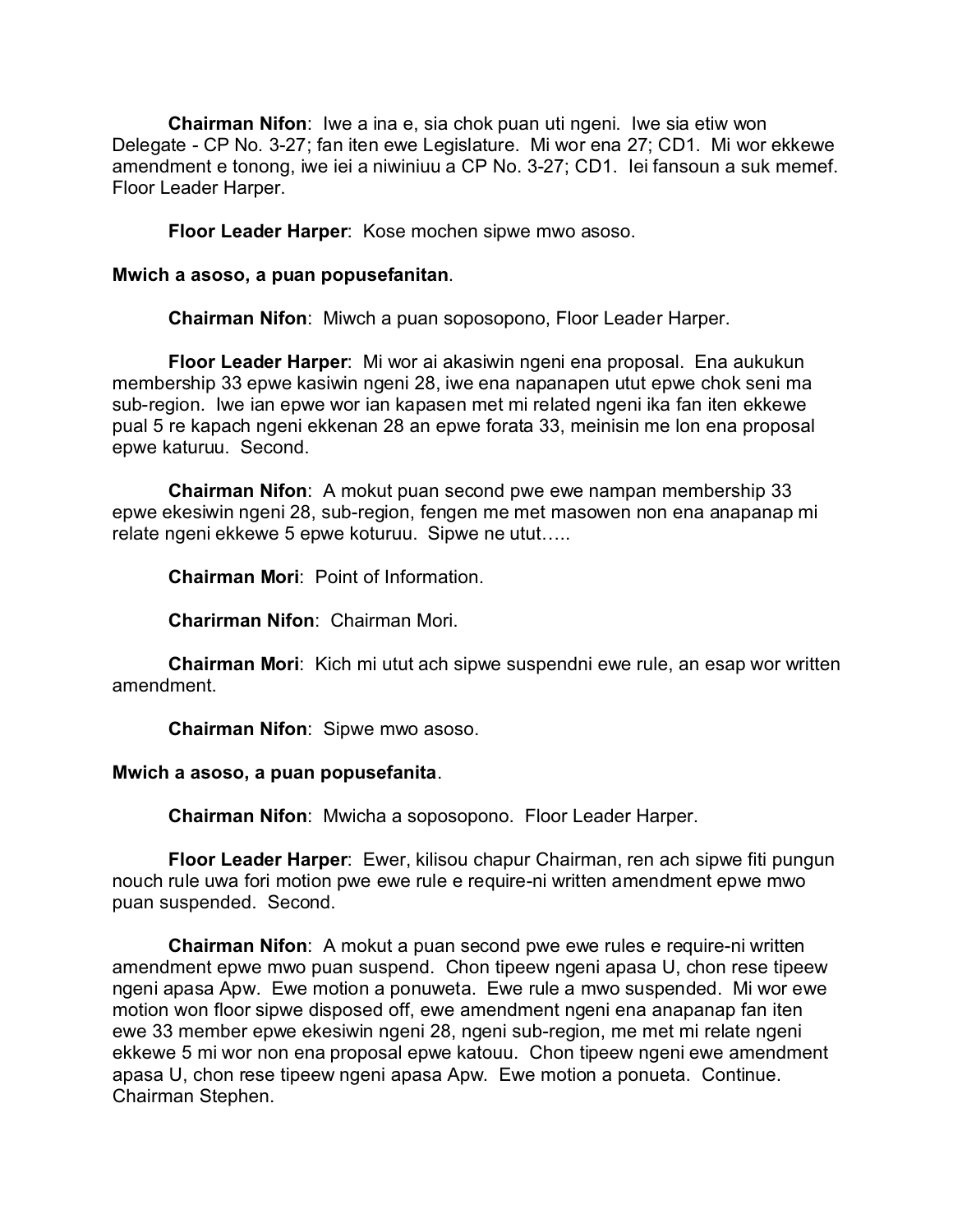**Chairman Stephen**: Kinisou Chairman, ika ngang mi jpuan tongeni nomw fan nurun ewe tungor an epwe mwo chok puan suspended ewe rule ren written amendment. Ngang upwe mwo tungor ngeni Mwichenap repwe refer ar attention ngeni page 6. Seni line 24, won page 6, ren awenewenen ena impeachment. Ngang umochen sipwe nengeni ochu ena impeachment process pun ina ena ekon fen puan auchea. Iwe ika use pwakin ai upwe minanong eu ai amendment iei, nge ita umochen ena line 27, down to 29 ika ese tongeni totonuno. Ika esap totonuno pun a koon pwan lock down-nuni ena time table won ena meen. Iwe site osukosuk, soukosuka Legislature an esap meet-ni ena dateline. Iwe met a fis ngeni ewe impeachment resolution esap ne void. Souannuk meinisin ir mi tongeni attack-ni…..

**Chairman Nifon**: Chairman Stephen en mi nom won floor.

**Chairman Stephen**: Kinisou chapur Chairman, ika ngang mi pung pwe ngang mii chok nomw fan nurun manamanen ewe tungor pwe epwe suspend ewe annuk, ren written amendment. Iwe upwene fori puan och ai floor amendment, tungor ren line 24, page 6, - line 27 down to 29. Ena e ura pwe **it shall be organize within 2 weeks after the adoption of impeachment resolution, and shall render its final decision no later than one month after its organization**. Ita merei epwe katouu pwe use sinei ika epwe tongeni tawe, use sinei ekkan senator, ika ra experience-ni ar en process ika mi akon fen neien tam ika en one month, ika efen mochomoch, two weeks after the resolution a adopted. Second.

**Chairman Nifon**: Ka wanong non motion?

**Chairman Stephen**: Ewer, uwa wanong non motion an epwe katauu en.

**Chairman Nifon**: Seni Line 27 ngeni 29?

**Chairman Stephen**: Ewer, epwe chok ma ewe original text, language ika intent. Esap puan wor time table won en impeachment process epwe fix non constitution.

**Chairman Nifon**: Iwe a mokut puan second pwe epwe non line 27 non ena anapanap poputa seni ena kapas it shall be a seni ikena feino tori line 29, unusen ekkena kapas non line 29, poputa seni renter tori organization epwe koturuu me non ena anapanap. Sipwene utut. Chairman.

**Chairman Nifon**: Ewer, Floor Leader Harper.

**Floor Leader Harper**: Kich mi tongeni poraus won ewe akasiwin.

**Chairman Nifon**: Porous,

**Floor Leader Harper**: Kilisou Mr. Chairman, ngang u mochen upwe pwarata mefiei won ai use kon tipeu ngeni ewe akasiwil alongolong won ita me rei nge met ei e nom ikkei epwe eu fen alen amwitiri angang ewe trail ren ewe impeachment usap silei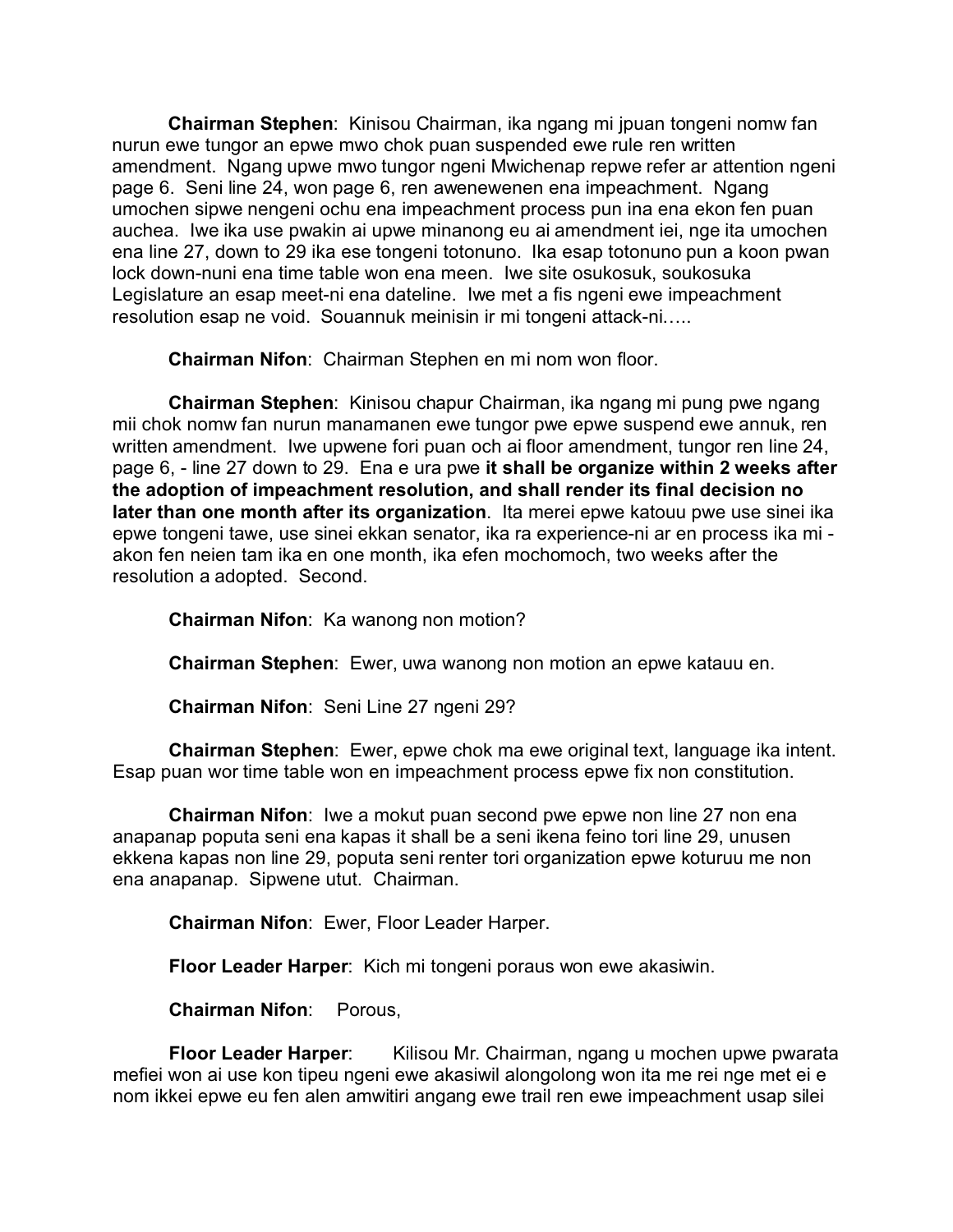ika ngang u mwal ai weweiti nge fansoun ewe Governor a impeach iwe usun a temporarily step down seni wisan ewe, iwe nge ai luku ei metoch iei re mochen epwe spito angangen ewe trial ren epwe pungulo mutir ika a guilty ika ese guilty, pwe ika ese guilty epwe pwal mutir tosefalilong lon angang pwe epwe sopweilo met wisan fan itan aramas, ika ese fen wor en time table iwe impossible pwe ekkewe associate justices ika ewe panel remi tongeni track ewe trial iwe a fen forata an ewe Governor epwele disable an esap tongeni exercise an ewe power for the rest of his term. Iwe ina pota me rei e fen och ach sipwe set time limit pwe epwe fen mutir fat pwe ika ma epwe liwin a mutir liwin fori wisan nge ika ma a fen ma tipis iwe a pwal mutir tou a pwal mutir angangen uttut sefal ika ma mi chuen nom on ewe aukukun fansoun an epwe wor uttut sefal ika pwe a less than ma ewe eu year feilo, ina pota use kon fen tipeu epwe katawou ena metoch.

**Chairman Nifon**: Soposopono, porous, Chairman Stephen.

**Chairman Stephen:** Kinisou Mr. Chairman, ewer inan ai na fen concern, inan u era sipwe direct ach attention ngeni en eu kinikin pwe, nge ika pwe ese organize en panel by any way of any reason, ika pwe ese tongeni organize within two weeks. Ika ese render decision within one month, esap wor legal impact won, ren one way or the other. Ika ese meet en time table, iwe awewe chok e, ngang ewe fen Governor u resolved to be impeached. Uwa fen challenge ini ai we impeached resolution wewen epwe deem void, upwene fen reinstated, pun ese fen meet ewe time table so its out one way or the other. Bouble elsworth non ita ai nenengeni. Mi pung pwe - ngang mi weweiti an Floor nan - ngang mi chok vlexible ekieki ngeni ei meen. Use mochen epwe totally touu, nge u mochen eu mechanism epwe nom ikena, pwe epwe control-uni mandadeni ewe impeachment process epwe feino. Nge esap fen puan pusin self inflict-ni within our language. Ika ese executed for failure of execution iwe a fen puan subject to challenge nge I mi fen ii wor ground. Reasonable ground for impeachment, lon ai kan chok nenengeni. Ewer, ina chok ai na fear, nge I respect Floor Leader's comments for that.

**Chairman Nifon**: Chairman Rosokow.

**Chairman Rosokow**: Nge pwata sise amendni ena 2 weeks ngeni four weeks.

**Chairman Nifon**: Iwe ika ese chiwen wor poraus won we amendment iwe sipwene utut won. Mi wor met omw memef won President. Sipwe ne utut won ewe amendment an epwe touu ekkena fos poputa seni won line 27, feino tori muchulo won line 29.

**Chairman Stephen**: Osupwang mwo Chairman.

**Chairman Nifon**: Met omw osupwang.

**Chairman Stephen**: Ngang uwa omokutu ii pwe upwe ne withdrawni ai we amendment.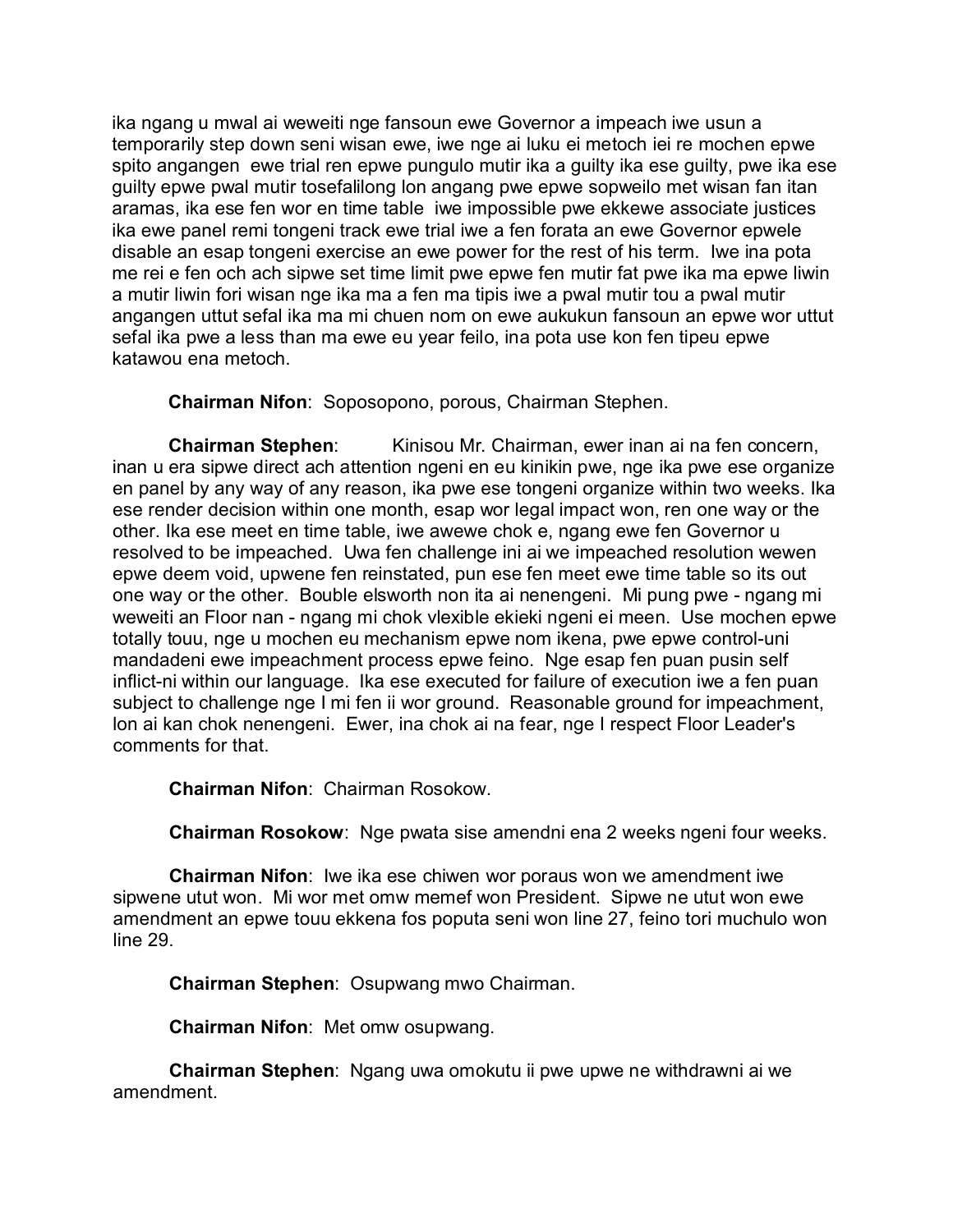**Floor Leader Harper**: Kose mochen sipwe mwo asoso.

### **Mwich a asoso, a pua popsefanita**.

**Chairman Nifon**: Sa puan poputa. Pokiten ese - eu error ewe an ei chair ese second ewe amendment ina pwata ese wor manamanan. Sipwene soposopono discussion won ena Proposal. President Noket.

**President Noket**: Uwa ekieki a naf ii ach discuss won ei sipwap puan sopweno lon plenary. Ina popun ngang uwa tungor ngeni ena sea ach sipwe ne ukutiw. (Second).

**Chairman Nifon**: Iwe a naf ach weweiti, nge ika sia kuna puan met mwirin, iwe sipwap puan atawei non plenary. Iwe sia etiw won ena last item, No. 29. CP No. 3-29. Sipwe mwo asoso.

### **Mwich a asoso, mwich a poputa sefan**.

**Chairman Nifon**: Mwich a soposopono, sipwene etiw won item No. 8, CP No. 3-29, fan asengesin ewe Board of Education. Iei fansoun a suk discussion, a suk poraus, memef. Chairman Rosokow.

**Chairman Rosokow**: Omusalo umochen upwe silei faten enan Section 4, era pwe head of Education Department shall be appointed by the Governor Board of Education with the advice and consent of the Legislature from the 3 top candidates. Ir repwe chiwen iteni chok candidates, ekkei aramas. Ika pwe candidate wewen pwe rese mwo pass, rese mwo pass- wewen pwe ika pwe ra kafinita pwe repwene - ika pwe ir wesewesen chon iwe sisap aita ngenir candidate.

# **Chairman Nifon**: Chairman Mori.

**Chairman Mori**: Kinisou chapur Mr. Chairman, ena head of the Department of Education shall be appointed by the Board seni ekkewe unumon top candidates. Iwe ien re ura applied for the position. I nuku that just, ma fos enan nge sipwe puan tongeni ekesiwini - enan use kon weweiti - ewer ngang mi weweiti, enan e ura 3 top, nge ika echok ura nge from among 3 candidates ika, nge enan top, ika 3 most qualified ika.

**Chairman Nifon**: Floor Leader Harper.

**Floor Leader Harper**: Kinisou Mr. Chairman, ai luku chon ewe board usun ir mi recommendni pwe ika sipwe poutauu ena top, epwe chok from among the candidates applying for the job ika metewe.

**Chairman Mori**: Iwe puan eu, Mr. Chairman, ika - usun ita e from among candidates that applying for the position, ika mwo rese qualified ekkewe re apply, nge usun nge repwe ne bound ar repwene submit 3 re apply for the position. Ina met ngang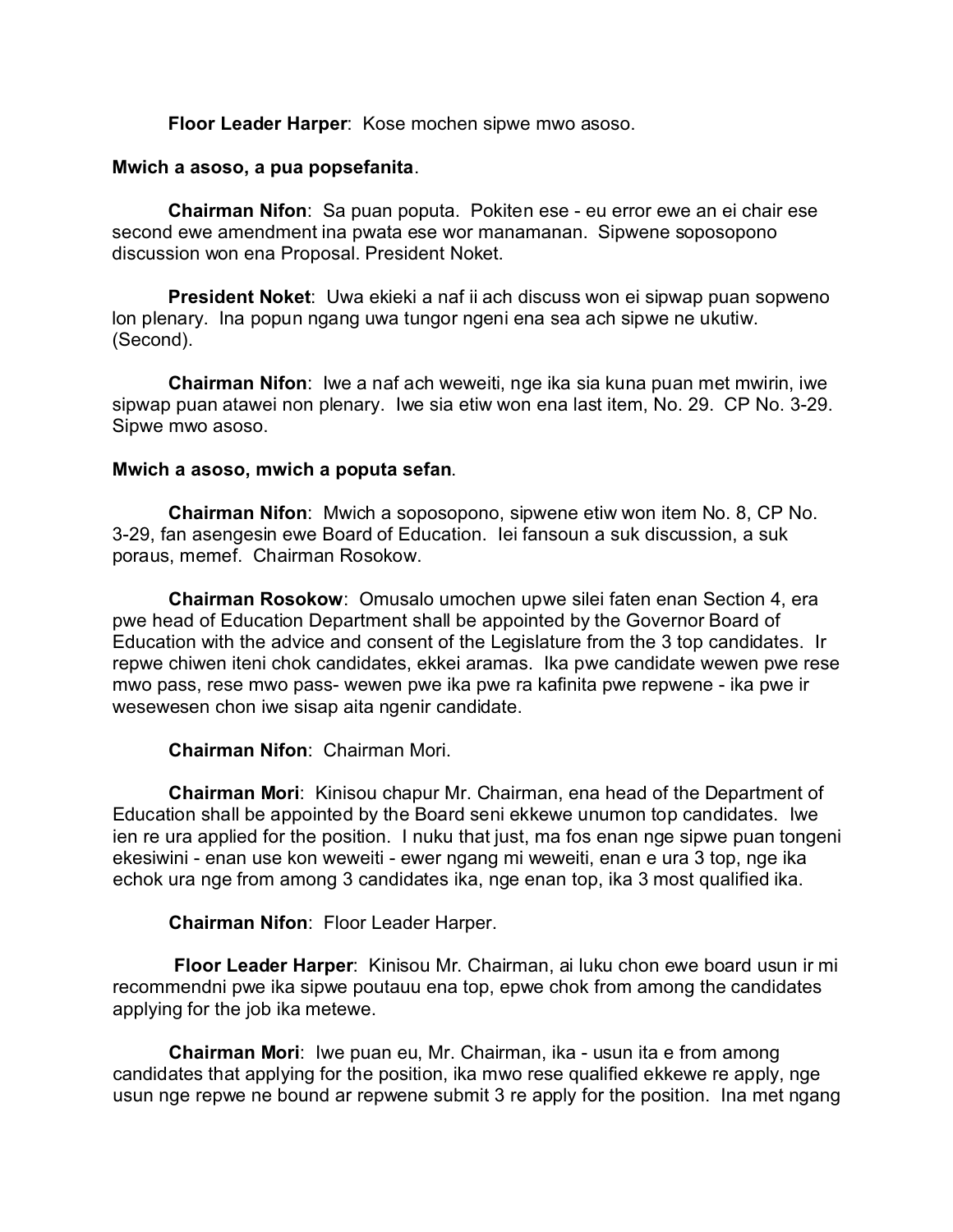ita upwe (*inaudible - coughing*) ika pwe ina usun ekiekin.

**Chairman Nifon**: Floor Leader Harper.

**Floor Leader Harper**: Ita upwe fori motion ai upwe puan for amendment, nge use silei ika a ponu metenan osukosuk an Chairman Mori.

**Chairman Nifon**: Chairman Rosokow, a ponu omw we concern ren Chairman Mori?

**Chairman Rosokow**: A luku eselet ika mi chok minor, pwe mii wewengaw ren enan candidate, 3 top candidate. Nge ika pwe rafer hire, iwe pwata sipwe chok eita ngeni 3 top candidate.

**Chairman Nifon**: Resamwo hire rechok screen-ini ekkewe application, iwe ra kuna ekkewe 3 best applicants, iwe ra fini emon me leir. Floor Leader Harper.

**Floor Leader Harper**: Mr. Chairman ngang uwa fori motion pwe ewe rule e require-ni written amendment epwe mwo puan suspended. Second.

**Chairman Nifon**: A mokut a second pwe ewe rules e require written amendment epwe mwo puan suspended. Chon tipeew ngeni ewe motion apasa U, chon rese tipeew ngeni apasa Apw. A suspend ewe rule, sopweno, Floor Leader Harper.

**Floor Leader Harper**: Ewer kilisou Mr. Chairman, ita upwe tungor pwe won ena line me murin ena **among** ena fos 3 top epwe katauu, iwe epwe tonong the from **among the candidates applying for the position**. Epwe chok katauu ena 3 top in liu thereof epwe tolong **the**, **t-h-e**.

**Chairman Nifon**: Inan enan amendment, enan kapas 3 top epwe katouu me lon ena proposal epwe ekesiwin ngeni The, an epwe **from among the candidates**. Ika mi wor poraus won ewe amendment. Ika ese wor, sipwene utut won ewe amendment an epwe katouu 3 top, tonong the. Chon tipeew ngeni pwe epwe wor ewe amendment epwe iwe ititin, apasa U, chon rese tipeew ngeni apasa Apw. ewe motion a ponueta. Soposopono, Chairman Sitan.

**Chairman Sitan**: Kose mochen sipwe mwo asoso.

### **Mwich a asoso, a puan niwinsefan**.

**Chairman Nifon**: Mwich a poputa. Omw mongungu.

**Chairman Sitan**: Kilisou chapur Chairman a monukuno, an chok epwe on the record, ngang ma ufer sani ika pwe epwe fully autonomous, ewe Director epwe chok appointed by the Board, esap puan subject to consent by the Legislature.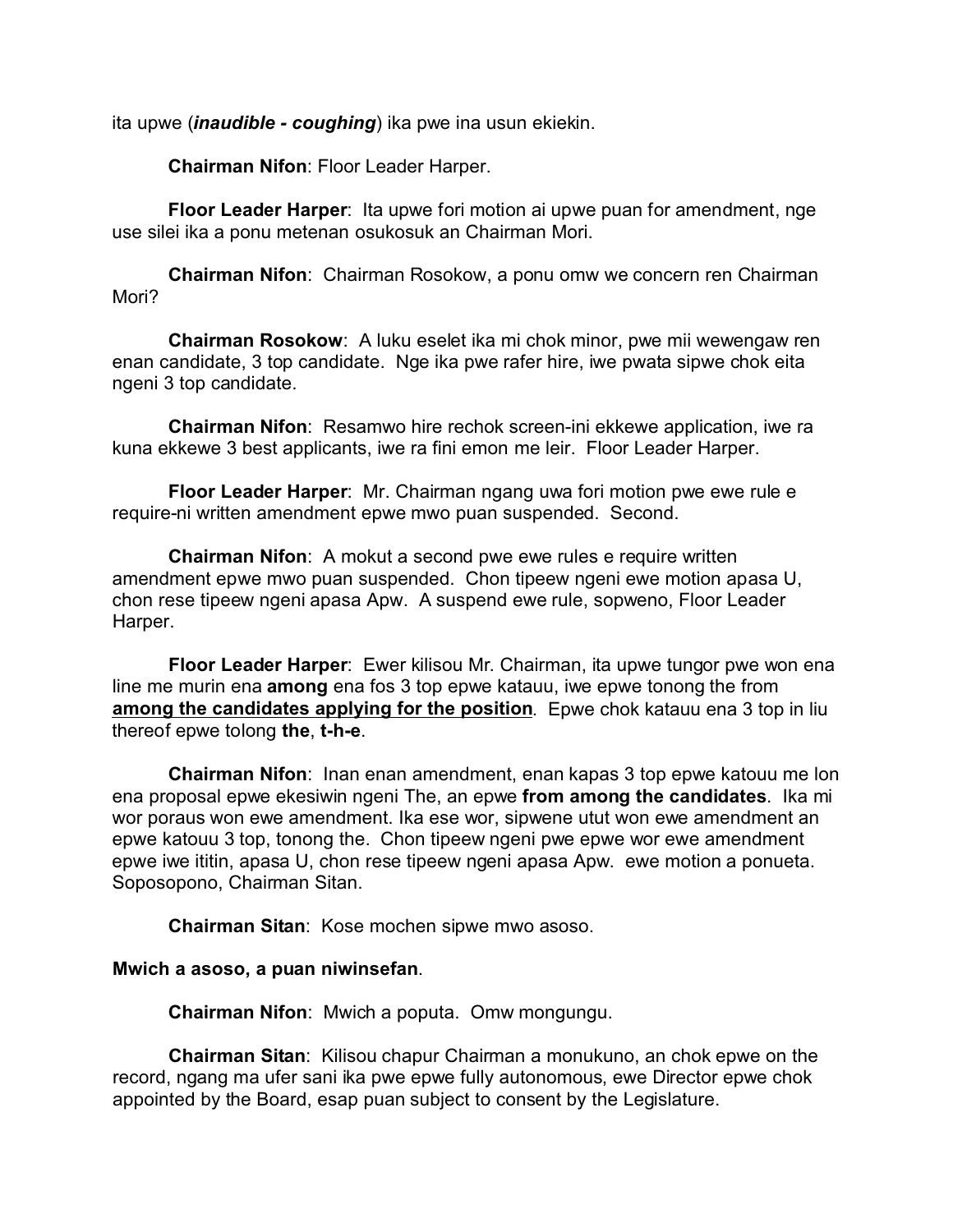**Chairman Nifon**: Mi chiwen wor poraus won ena anapanap. Iwe ika pwe ese chiwen wor kinisou chapur pwe a puan fat.

**Chairman Mori**: Point of information, Chairman.

**Chairman Nifon**: Tepei.

**Chairman Mori**: Met ewe sii discuss won iei, sii discuss won an Floor Leader Harper, we amendment ngeni ei meen ika sipwe disposeni an Floor Leader we amendment ren ewe 3 top candidates, iwe sipwe utut won usun ina met. Sise mwo utut won.

**Chairman Nifon**: Tipei ita - sisamwo utut won secretary. A wes.

**Chairman Mori**: Sa wes, iwe omusano tipis neman ngang ei uwa wo.

**Chairman Nifon**: Mi puan chiwen wor an emon memef. A ma ii torukoruk ekiek pwe a nununo ei kunok. Ika pwe ese chiwen wor, kinisou chapur pwe a oh Floor.

**Floor Leader Harper**: Uwa fori motion pwe Committee of the Whole epwe ne mwo puan dissolve - niwiniti plenary. Second.

**Chairman Nifon**: A mokut a puan second pwe Committee of the Whole a mwo puan dissolve, ita puan meit utut won nge use ne chok totiw iwe President a tota. Iwe chon tipeew ngeni pwe Committee of the Whole a rise apasa U, chon rese tipeew ngeni apasa Apw. A rise. Mwich epwe mwo asoso.

### **COW a asoso, Plenary a poputa**.

**President Noket**: Iei fansoun ita epwe wor ewe report seni we Chairman of the Committee of the Whole. Nge ika pwe mwich e ekieki pwe pwe epwe delay-ni metekewe sia angang won Committee of the Whole ngeni Sarinfan, upwe tungor an epwe wor non motion pwe epwe delay action won ena. Pwe sipwe etiw won nouch en calendar. Mefien mwich, nge ika ese tipengaw mwich, pokiten mi wor ekkewe puan ekkoch met delegate repuan mochen ar repwe fori, ar amendment won ekkewe proposals. Epwe wor fansoun ar repwe ekkiek won seni ikenai tori Sarinfan. Upwe tungor ngeni Floor Leader Harper, epwe fori eu motion pwe epwe mwo - esap mwo wor report won met ekkewe seni COW, sipwene angang won the rest of the Order of Business.

**Floor Leader Harper**: Mr. President, uwa fori motion pwe report-un Committee of the Whole epwe mwo delay, epwap tolong lon Sarinfan. Second.

# **INTRODUCTION AND REFERRAL OF DELEGATE PROPOSALS 7 RESOLUTIONS**

**President Noket**: A mokut a puan second pwe report seni we Chairman seni Committee of the Whole epwe mwo suspended tori lon Sarinfan epwap fori an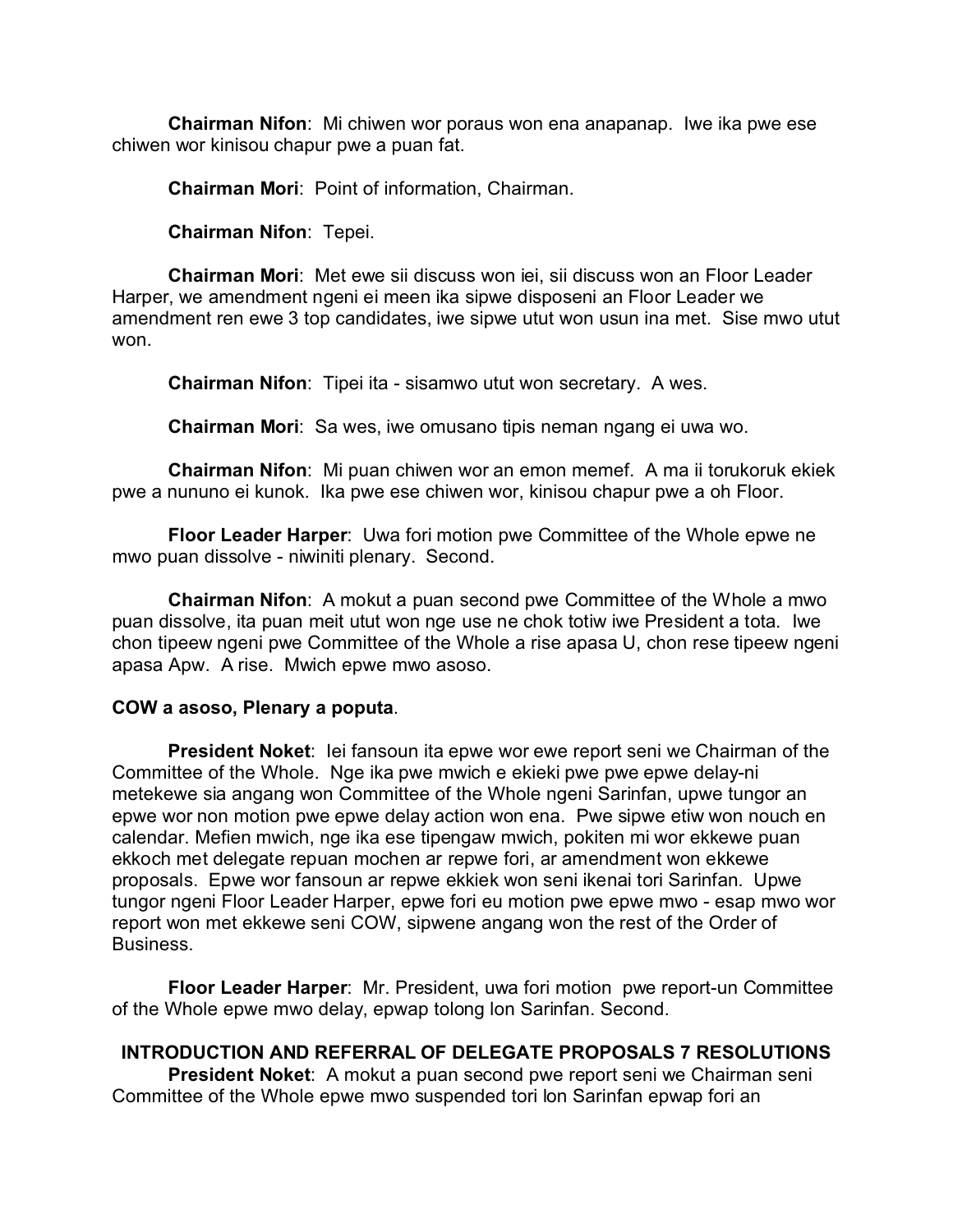angangen report ngeni plenary. Chon tipeew ngeni ewe motion apasa U, chon rese tipeew apasa Apw. A carry ewe motion. Iei sipwe ne soposopono ach angang won nouch ei Order of Business. Iei sia tori ena item 12. Introduction and Referral of Delegate Proposals and Resolutions. Ina oupwe katon noumi na Referral Sheet No. 3-22; mi pacheta ena Resolution won.

**Floor Leader Harper**: Mr. President, uwa fori motion pwe mwich epwe mwo puan niwinta won Item 11. Second.

# **CONSIDERATION OF RESOLUTIONS**

**President Noket**: A mokut a puan second pwe mwich epwe mwo puan niwinta won item 11 won nouch na Order of Business. Floor Leader Harper, met popun.

**Floor Leader Harper**: Mr. President ita uchok tungor are sipwe withdraw-ni ewe resolution min nom won ena referral sheet ach sipwe angang won.

**President Noket**: Iei sia nom won consideration of resolution, Floor Leader Harper.

**Floor Leader Harper**: Mr. President uwa fori motion pwe ena resolution mi nom won ena referral sheet epwe withdraw seni Committee. Second.

**President Noket**: A mokut a puan second pwe ewe resolution No. 3-19; epwe withdraw seni committee epwe place won ena item 11, of Consideration of Reselution. Ika ese wor chon memef won sia utut. Chon tipeew ngeni ewe motion apasa U, chon rese tipeew ngeni apasa Apw, iei a place ika a withdraw ewe resolution seni Committee 3-19; iei a place won Consideration of Resolutions, item 11 won ena Order of Business. Floor Leader Harper.

**Floor Leader Harper**: President uwa fori motion pwe Convention a passni ena Resolution upwe tungor ngeni Secretary epwe wauu nampan ese wor nei. Second.

**President Noket**: A mokut a puan second pwe mwichenap a passni Resolution No. 3-19; sipwe tungor ngeni Secretary epwe mwo emweni kich ren ena resolution ren wewen. Secretary.

**Secretary**: Mr. President, Convention Reslolutin No. 3-19;

Chairman Mori: Otufichi osupwang Mr. President.

**President Noket**: Met omw na osupwang.

**Chairman Mori**: Kinisou Mr. President, ngang upwe tungor emon epwe wisen aneanau ei resolution pwe ina epwe newenewengaw an ewe secretary apasa ei iit non ei resolution pwe esap an oruni an epwe apasa ei it non ei resolution. Ngang ita upwe suggestni emon epwe read-nauu ewe resolution.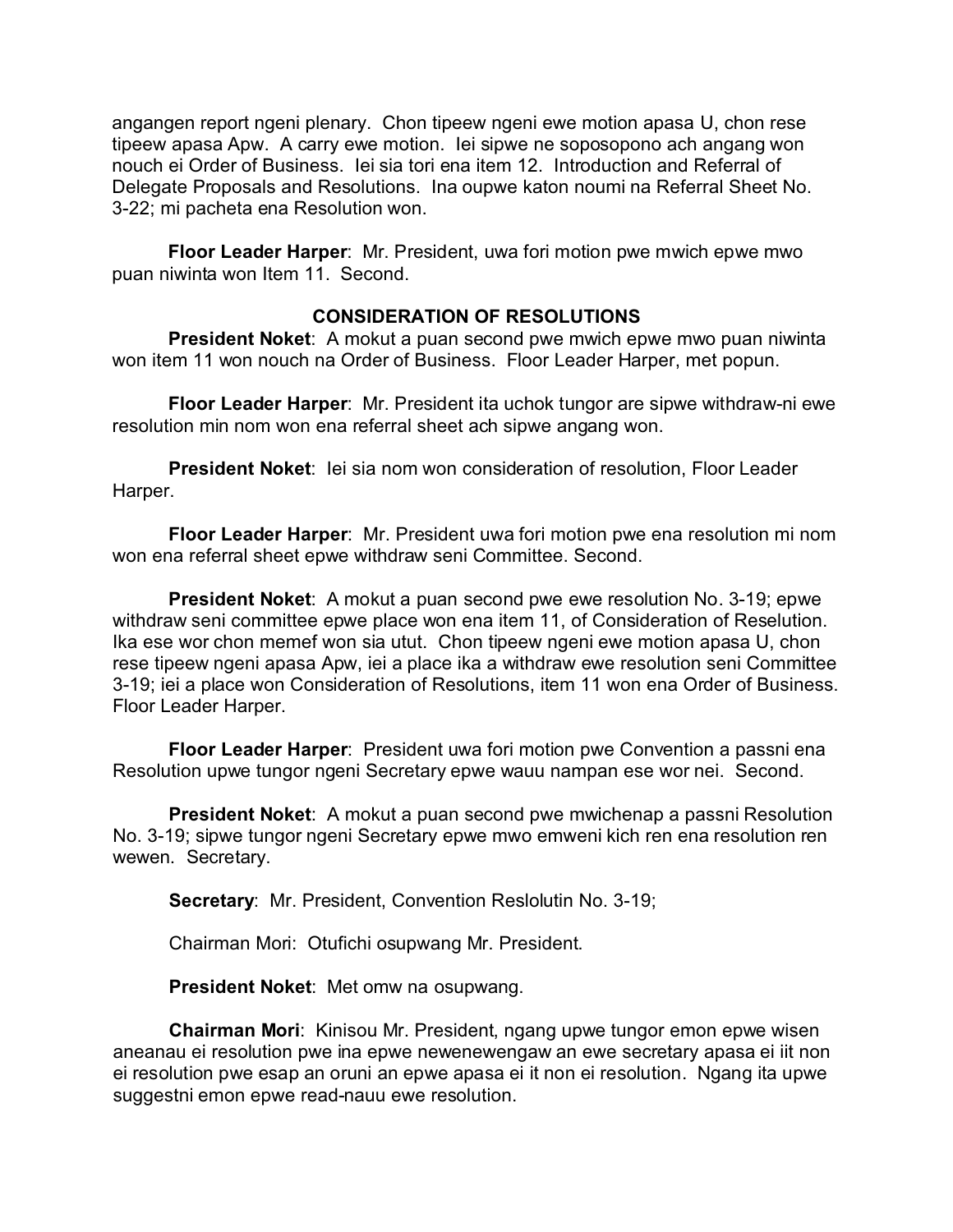**President Noket**: Seni ena wewe, ei chair mi recognizni ena difficulties an ewe Secretary ese tongeni an epwe puan pusin - mi newenewengaw itan me pusin non awan an epwe readni ei resolution. Upwe tungor ngeni ewe introducer ika ewe Floor Leader, epwe wisen aleanau itenapen ei resolution.

**Floor Leader Harper**: Mr. President kose mochen sipwe mwo ekis asoso.

### **Mwich a asoso, a puan niwinsefan**.

**President Noket**: Floor Leader Harper.

**Floor Leader Harper**: Mr. President, to congratulate the Honorable hernak Pual for his successful bid in the Tonoas Municiipal General Election and his subsequent election as the Speaker of the Tonoas Municipal Council.

**President Noket**: Kinisou chapur, iei fansoun discussion won ewe resolution.

**Chairman Mori**: Mr. President.

**President Noket**: Chairman Mori.

**Chairman Mori**: Ai nuku ese kon nien wor met sipwe puan porausan won, ngang uwa amokutu pwe a ukutiw poraus won ei resolution fengen - tori an epwe ekesiwin ach amongungun utut ren ach sipwe chok episi ei resolution ika mi pass meren mwichenap. Second.

**President Noket**: A mokut a puan second pwe - ese puan ii wor met sipwe poraus won ei resolution, sipwene utut won won epwe chok wor acclamation won ren ach sipwe apisipis. Sipwe tungor pwe ena - itenapen ena resolution ese chiwen Delegate Resolution pwe epwe ne Convention Resoluton. Secretary epwe take note won ena pwe epwe siwini. Iwe chon tipeew ngeni pwe mwich a passni Resolution 3-19; Apisi. Applause. Iwe epwe nom non record pwe mi anonomouse meinisin chon ei mwich ukukun 22 pau mi episipis. Iei Resolution No. 3-19; Convention Resolution 3-19 a katiw. Floor Leader Harper.

**Floor Leader Harper**: Uwa fori motion pwe mwich epwe mwo puan satiw won item 14. Second.

**President Noket:** A mokut a puan second pwe mwiche epwe etiw won item 14, won nouch na Order of Business. Floor Leader Harper.

# **MISCELLANEOUS BUSINESS**

**Floor Leader Harper**: Mr. President, ngang uwa yield ai ei floor ngeni Chairman Sitan.

**President Noket**: A yield ewe floor ngeni Chairman Sitan, iei fansoun.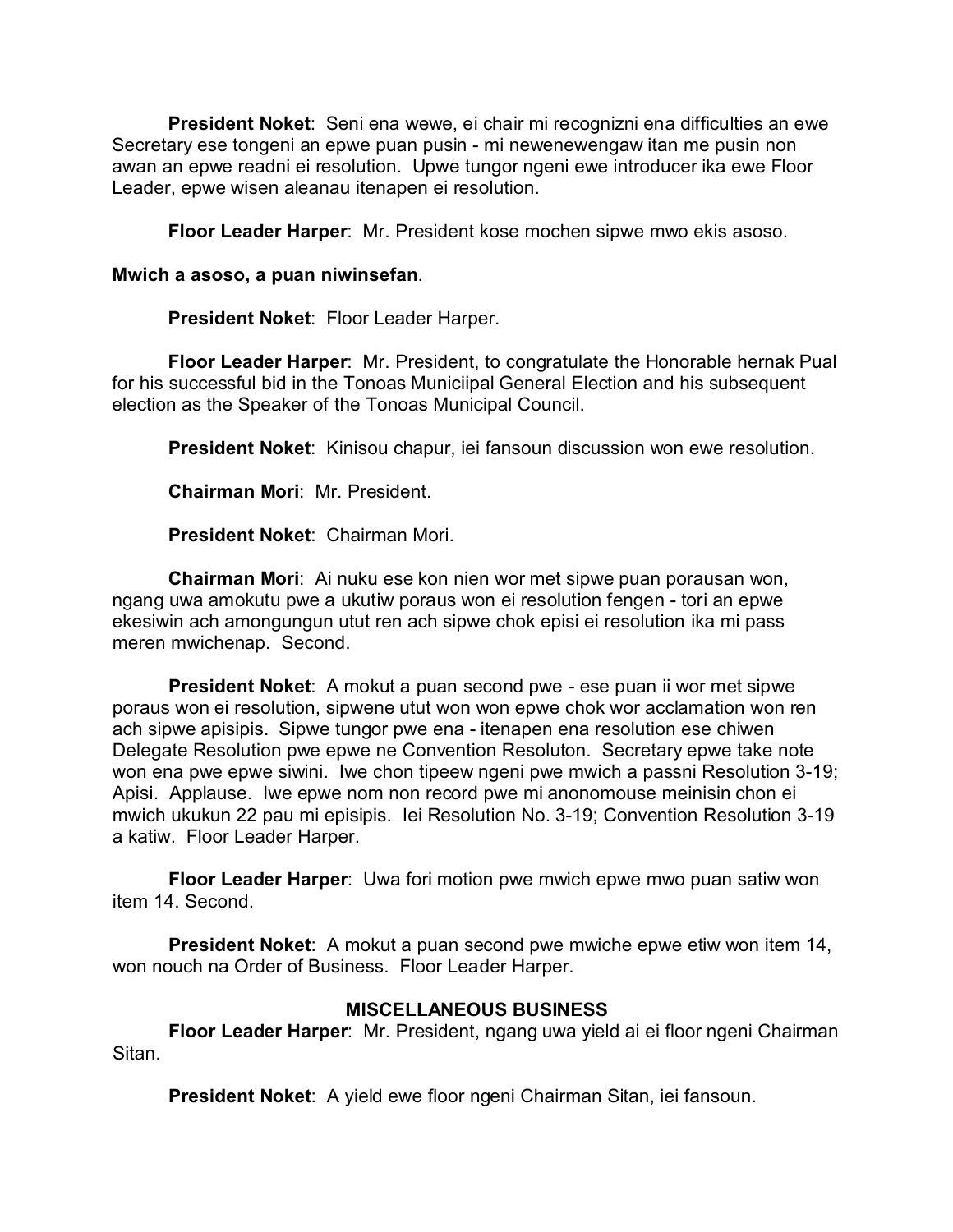**Chairman Sitan**: Mr. President uwa fori motion pwe sipwe withdraw-ni ewe Delegate Proposal No. 3- 69; I mean 93, seni committee an epwe place on next meeting day. Second.

**President Noket**: A mokut a puan second pwe Delegate proposal No. 3-93; epwe withdraw seni Committee epwe place won Order of Business non Sarinfan won First Reading. Mi wor - met omw na osupwang, Floor.

**Floor Leader Harper**: Ita upwe chok ii tungor ngeni Chairman Sitan epwe mwo awewe ngeni ei met popun an mwanino lewelewen ewe 93 ngeni 69.

**President Noket**: Chairman Stian, use sinei ika mi…..

**Chairman Sitan**: Ewe ia chok malu, by mistake ina popun uwa mwanila ngeni 69.

**President Noket**: Iwe pokiten - justification pokiten a weekend iwe ina popun a mwanino poraus. Soposopono. Iei sipwe ne utut won we withdrawn seni committee, ika ese chiwen wor poraus won. Chon tipeew ngeni pwe Delegate Proposal No. 3-93; epwe withdraw seni committee epwe placed won first reading won Order of Business non Sarinfan. Chon tipeew ngeni apasa U, chon rese tipeew ngeni apasa Apw. A ketiw ewe motion, a withdraw ewe proposal 3-93; epwe place won Order of Business non Sarinfan. Chairman Rosokow.

**Chairman Rosokow**: Mr. President uwa fori motion pwe proposal 3-44; epwe puan withdraw seni committee. Epwe place won First Reading on Monday. Second.

**President Noket**: A mokut a puan second pwe Proposal No. 3-44; epwe withdraw seni committee epwe puan place won Order of Business on Monday, First Reading. Mi wor mefien emon me mwen ach sipwe utut.

**Floor Leader Harper**: Osupwang.

**President Noket**: Met omw osupwang, Floor Leader Harper.

**Floor Leader Harper**: Ita upwe kan chok ii tungor ngeni Honorable Rosokow, ika epwe kan chok wauu itenapen enan Proposal.

**President Noket**: Chairman Rosokow, kopwe apasa metena Delegate Proposal e apasa.

**Chairman Rosokow**: Ewe indelectual right.

**President Noket:** Iwe sipwe ne utut, chon tipeew ngeni pwe Delegate Proposal No. 3-44; epwe withdraw seni committee epwe place won order of business on Monday, for First Reading. Chon tipeew ngeni apasa U, chon rese tipeew ngeni apasa